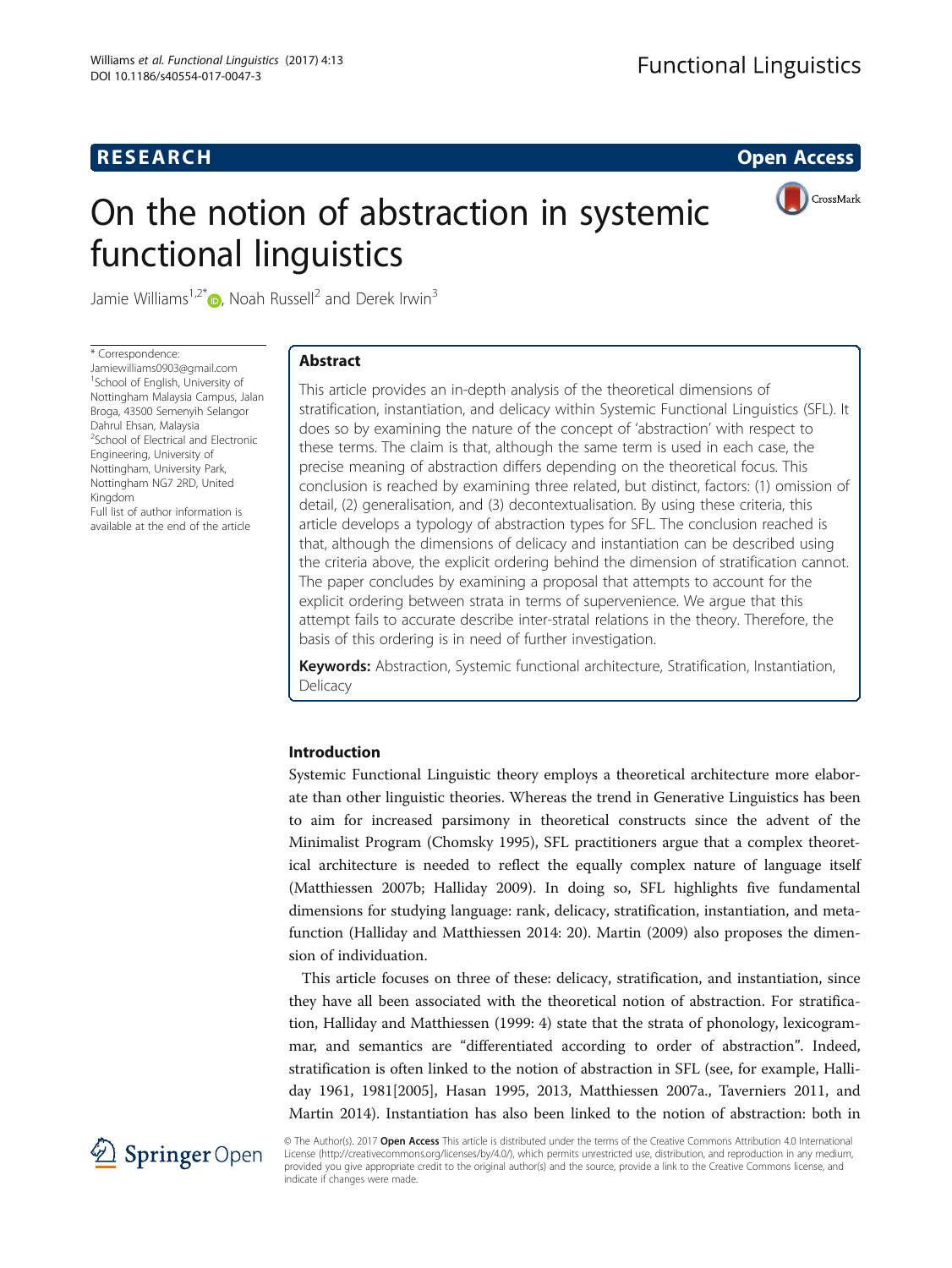Halliday's [\(1961](#page-20-0)) foundational work, but more explicitly, Matthiessen ([2012](#page-21-0): 450) makes the connection in a comparison of SFL with Fairclough's Critical Discourse Analysis. Similarly, the dimension of delicacy is described by Halliday ([1961](#page-20-0)) as operating over a scale of abstraction. Furthermore, Halliday and Matthiessen ([1999](#page-20-0): 327) state that these three dimensions each refer to a "distinct scale of abstraction". It is clear, then, that abstraction is important when considering the theoretical architecture of SFL.

The motivation for this paper is that abstraction is known to take multiple meanings. Barsalou ([2003](#page-20-0), [2005](#page-20-0)) gives six possible facets of the term as related to human cognitive capacities, while Saitta and Zucker [\(2013](#page-21-0): Ch.2) identify five possible features as evident from the term's use in a variety of different disciplines, from philosophy and art, to mathematics and computer science. The meanings they identify are *(ibid: 47)*:

- Abstraction is to take a distance from the concrete world.
- Abstraction coincides with (or is a close variant of) generalisation.
- Abstraction is information hiding.
- Abstraction is to keep relevant aspects and to disregard irrelevant ones.
- Abstraction is a kind of reformulation or approximation

Due to this multi-valance, it is important to make certain what is meant by the term's use on a case-by-case basis. Otherwise, misunderstandings concerning the nature of this theoretical notion may arise, and any inexplicitness may hinder the successful application of theoretical notions to real-life cases.

This article argues that although the term abstraction has been applied to all three of the theoretical dimensions mentioned, the specific nature of the term differs in each case. Proceeding from a discussion of abstraction from other academic disciplines, this investigation will focus on the following aspects of abstraction that seem most relevant for functional linguistics: (1) abstraction as linked to the idea of 'mere omission' (c.f. Jones [2005](#page-20-0): 174), (2) abstraction as generalisation, and (3) abstraction as decontextualisation. Using these factors as criteria, it is possible to show how stratification, delicacy, and instantiation differ from and are alike to each other in these regards. In doing so, it is hoped that a deeper and clearer understanding of these crucial theoretical notions will be achieved.

The rest of the article is organised as follows: Section 2 provides a discussion of the methodology taken in this work, namely that making a comparison with the use of abstraction in other disciplines can aid our understanding of the term in SFL. It will also address some potential criticisms that may be levied against this approach. Section 3 gives an overview of the facets of abstraction mentioned above. Section 4 discusses the relevant theoretical dimensions in SFL, and investigates the meaning of abstraction in each case. It concludes with the main finding of this study, by giving a typology of the different kinds of abstraction found in systemic theory. Section 5 returns to the notion of stratification, because, as will be shown, this dimension does not map on well to the factors previously discussed. Section 6 concludes the work and points towards further potential avenues of research.

## Systemic functional linguistics and the (other) sciences

Abstraction is considered one of the fundamental concepts in scientific practice (Godfrey-Smith, [2009:](#page-20-0) 46). Physicists' equations, chemical symbols, and mathematical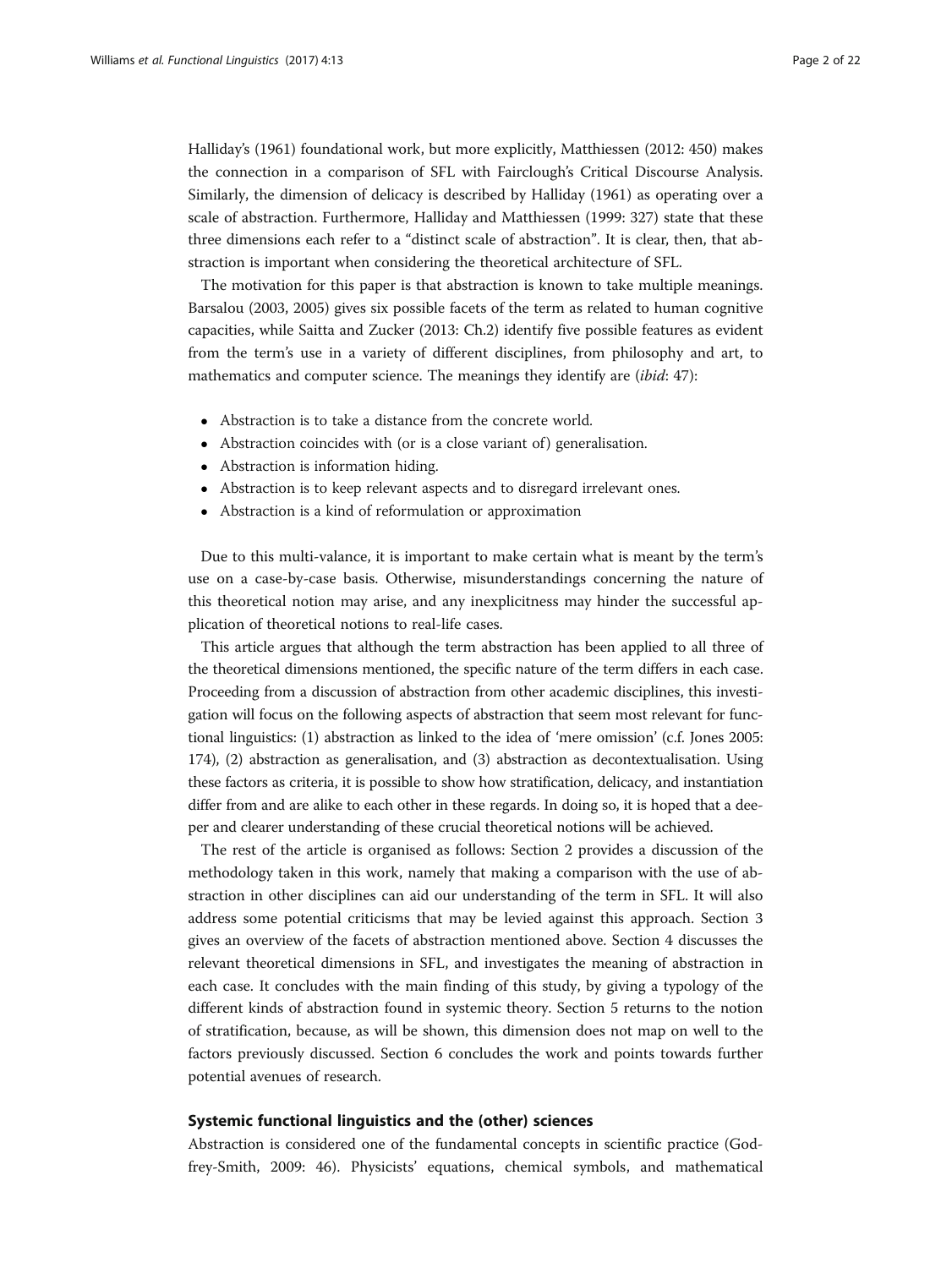descriptions all involve some degree of abstraction in their creation. As such, the nature of this process has attracted discussion from those working in the philosophy of science, whose aims include investigating the reasoning implicit in the creation of scientific models.

Crucial to the work presented here is a comparison of how abstraction is defined in other disciplines, mainly from the mathematical and physical sciences, with how the term has been used by SFL practitioners. Before commencing with this enterprise, there are potential criticisms with this approach that need to be addressed. Halliday [\(1992a](#page-20-0). [2005]) argues that the objects of scientific study and linguistic study may be of a different type; although there may be some similarities in systems of all kinds, there will undoubtedly be features particular to each discipline. If the subject matter is indeed different, then the question remains whether any comparisons of theoretical terms can prove useful. Secondly, he argues that philosophy of science produces a highly idealised viewpoint, far removed from the daily practices of scientists as they carry out their work. As such, linguists can learn from scientists, if linguists so wish, by observing scientists actually going about their work, and not "studying the models constructed in the name of philosophy of science" (ibid: 200). Drawing upon the work of such writers, then, may be less useful than it may at first seem.

This paper takes the view, however, that although it cannot be assumed that theoretical notions do transcend discipline boundaries, neither can the possibility be dismissed out of hand. As mentioned, abstraction has already been compared in various subjects, and certain regularities have been argued for. If: (a.) the processes that are involved are linked to general properties of human cognition, as has been argued for by Barsalou ([2003](#page-20-0), [2005](#page-20-0)) and Martinez and Huang ([2011](#page-21-0)), and (b.) these same capacities are utilised to some degree in all human academic endeavour, as seems reasonable to assume, then there is good reason for thinking that some comparison may prove beneficial, regardless of any purported differences in the systems under study.

Additionally, far from models being constructed "in the name of philosophy of science", idealised models are more often than not constructed by scientists themselves on the basis of experiments performed and observations made. For instance, the abstract, idealised objects which dominate physics are not created by or for the sake of philosophers; they are created so that scientific practitioners can allow their observations to lead to predictions that hold in a wider set of cases. The aim of philosophy of science, or at least the part which interests us here, is therefore to study the kinds of processes involved in the construction of such models. As one example, Cartwright ([1983](#page-20-0)) discusses the difficulties in linking mathematical laws in physics with the real world, by highlighting the problems of marrying the *certus paribus* foundations of physical description with the multitude of causes which may act to produce a certain effect in reality.<sup>1</sup> Her argument is, briefly, that generalised laws in physics do not state facts about how 'real' objects behave, but instead how theoretical objects behave within models, which are usually highly idealised. Regardless of whether Cartwright's views are correct, and there have been many replies to her arguments, the important issue for this piece is that scientific models, which would include theoretical constructs such as laws, far from being constructed "in the name of philosophy of science" are more often than not constructed by scientists in the name of science. Indeed, this is much a part of their profession as the rigorous, methodological procedure that is the hallmark of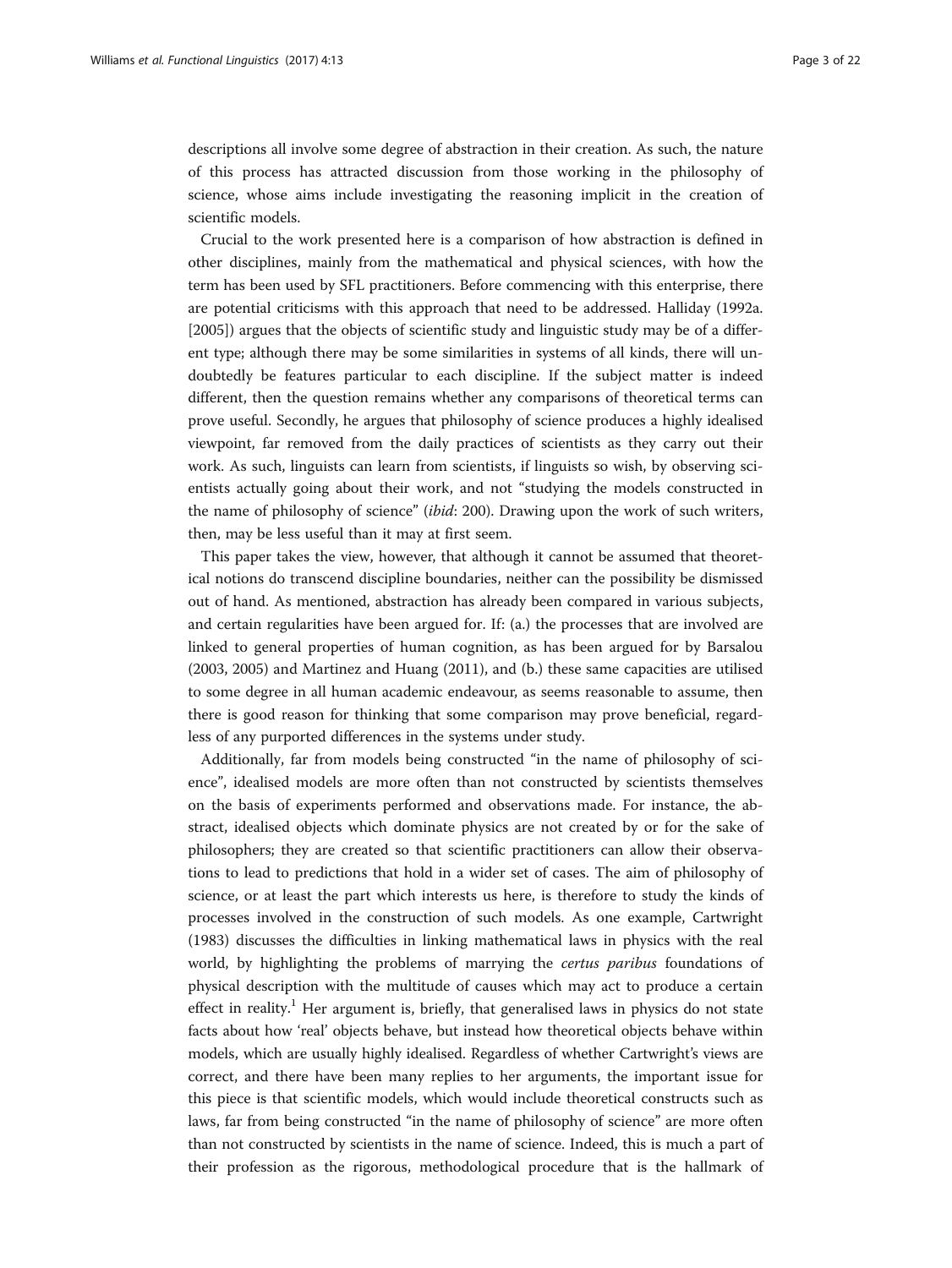scientific experimentation. The role for those interested in investigating scientific practice is then to enquire into the processes involved for its creation, instead of creating models for their own sakes. This would hold for theoretical constructs in a more socially-orientated theory such as SFL, as it would for the more mathematically orientated disciplines.

With these potential criticisms addressed, it is now possible to outline the different meanings that have been associated with abstraction in other disciplines.

## The different aspects of abstraction

## Abstraction as 'mere omission'

The term abstraction has a rich history in the context of Western thought;  $\phi \alpha i \rho \epsilon \sigma i \zeta$ (abstraction) is discussed in both Aristotle's Analytica Posteriora and Metaphysics, with Cleary ([1985\)](#page-20-0) arguing that the underlying meaning in his use of the term is subtraction, or the leaving out of detail. Bäck [\(2014:](#page-20-0)2) also describes  $\phi \alpha \iota \rho \epsilon \sigma \iota \sigma$  as "focussing on an aspect, typically the central one […] while ignoring the remaining ones." A further historical example comes from Frege's ([1884\)](#page-20-0) discussion of abstract objects in mathematics, dubbed the way of negation by Lewis [\(1986\)](#page-20-0), which involved defining abstract objects as those which lack certain features possessed by their concrete counterparts: spatial and temporal extension, and causal powers. In all of these accounts, there are common themes of omission: either abstract descriptions ignore features, or lack certain properties found in more concrete examples.

From a more modern perspective, Jones ([2005](#page-20-0)) provides a means of distinguishing between two related concepts: abstraction and idealisation. On his account, abstraction involves "mere omission" (ibid: 174), or the omission of truth. Idealisation, on the other hand, is an assertion of a falsehood; it involves claiming that a phenomenon has certain qualities which it in fact does not, or vice-versa. As an example, Jones (ibid: 181–184) considers a model used to predict and explain the trajectory of a ball fired from a cannon. The final resting place of the ball is determined by considering factors such as the angle of trajectory, the force with which the ball is fired, and the effects of gravity. He points to several idealisations and several possible abstractions in models of this kind. Idealisations include: supposing that the ground is flat, that the force of gravity on the ball is equal at all points, and that gravity is the only force affecting the ball after its initial velocity, ignoring factors such as air resistance. Abstractions highlighted include: the colour of the ball, the material constituting it, the ball's internal structure, and its temperature. He argues that in the first list of properties, the modeller is proposing a falsehood, whereas in the latter case she is simply being quiet on certain issues (ibid: 183–184). For example, the abstraction of remaining silent about the colour of the ball is different to an explicit assertion that "the ball has no colour". Compare this to representation of the ground on something like a straight x-axis on a graph. This is an explicit assertion of a fact that we know not to be the case, and this therefore has an impact, however minor, on the predictions made by the model.

This idea of remaining silent without proposing a falsehood is the definition of a "mere omission". This view of abstraction has influenced Godfrey-Smith's ([2009](#page-20-0)) discussion of abstraction in evolutionary biology. He describes abstraction as ignoring detail, whereas idealisation involves an act of imagination; scientists imagine a phenomenon to be different to how we know it to be in reality, which is a clear parallel of Jones' proposal.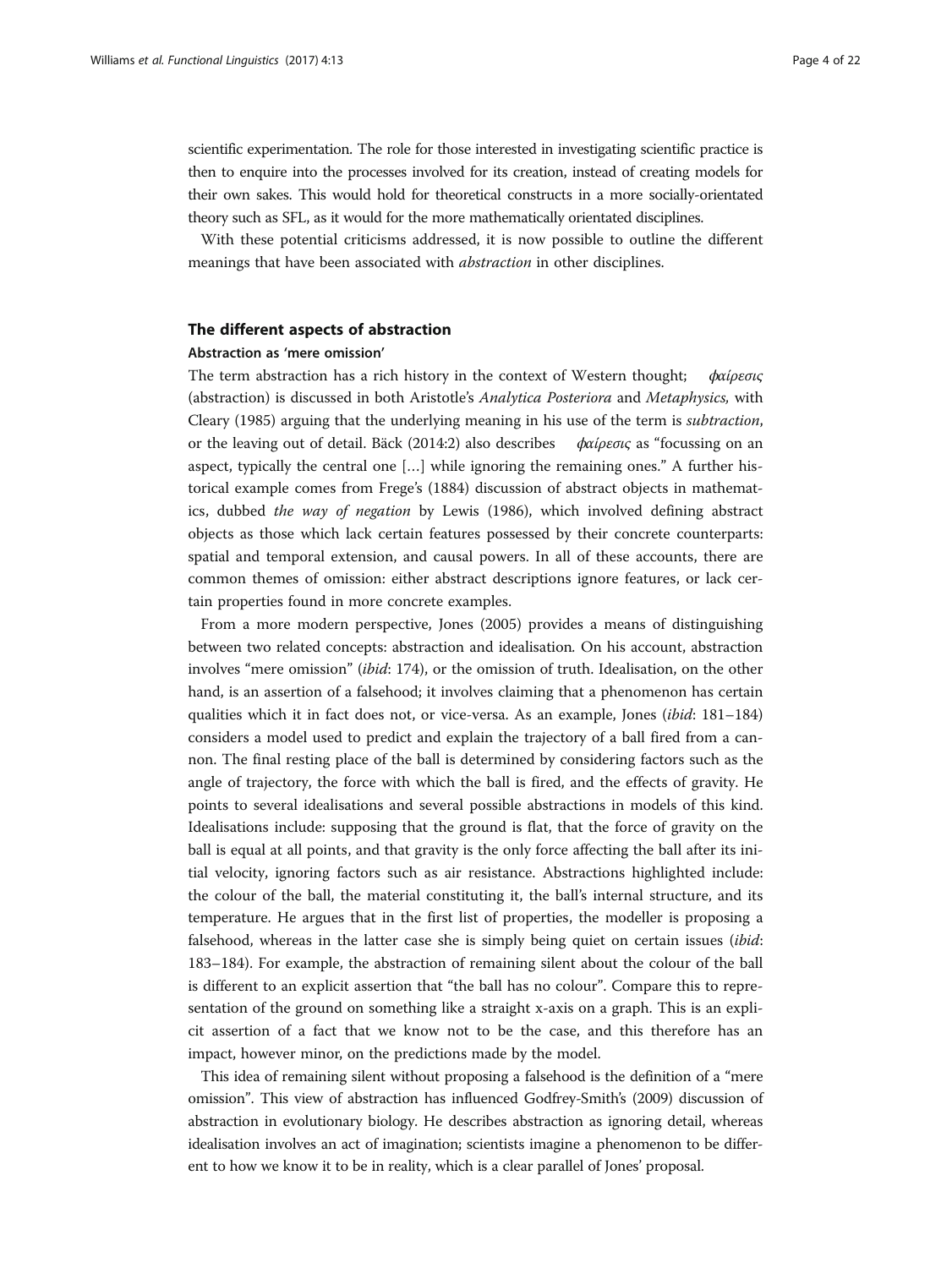As presented above, all explicit misrepresentations count as idealisations, and every omission of a truth counts as an abstraction. However, these characterisations would cast the net too wide. There would be certain false ascriptions that we would not want to properly count as idealisations, but instead as mistakes. Phlogiston, a postulated constituent of combustible objects believed to exist in the  $17<sup>th</sup>$  and  $18<sup>th</sup>$  centuries, acts as an example of an error in a model (Jones, [2005:](#page-20-0) 186). Additionally, there may be cases where a researcher remains silent on certain issues that are, in fact, crucial to understanding the system under study. In this case, then we may not want to call such omissions abstractions.

The notion of relevancy provides a good way of narrowing down the definitions. Cartwright [\(1989](#page-20-0): 187) and McMullin ([1985:](#page-21-0) 258) both argue that abstraction only occurs in cases where irrelevant facts about the system under study are omitted. We can see links here as well to one of the meanings of abstraction identified by Saitta and Zucker ([2013\)](#page-21-0), through the link to the retention of relevant information, and by extension, the omission of irrelevant information. Jones (op. cit.: 190) alters this perspective slightly, by arguing that the term can refer to the omission of relevant factors, but only in cases where this occurs on some idealised basis, that is, factors that seem irrelevant in the model, whereas in the real case they are not. With these subtleties in mind, this work will define one facet of abstraction as the omission of irrelevant information, but not in cases where this amounts to an explicit misrepresentation of the system (which would be called an idealisation).

## Abstraction and generalisation

Another common idea associated with abstraction is that it involves the retention of common features between objects. Again in Aristotle, a potential consequence attributed to this process was the discovery of a universal, which he defined as "that which is common to many individuals" (Coniglione [2004:](#page-20-0) 60). Lewis [\(1986\)](#page-20-0) defines his way of abstraction as forming categories by means of comparing a number of experienced objects and only focussing on similarities. This means of comparing and focussing on similarities will, in this work, be taken to be indicative of the process of generalisation.

Generalisation is important to many disciplines, and many discussions of abstraction often involve or imply it. For instance, Ferrari ([2003:](#page-20-0) 1226) writes:

A good share of mathematicians regard abstraction mainly as generalization. The following definition is taken from Wells's (2002: p. 17) online glossary of mathematics:

An abstraction of a concept C is a concept C' that includes all instances of C and that is constructed by taking as axioms certain statements that are true for all instances of C.

Above, it can be seen that: (a.) abstraction is explicitly linked to the notion of generalisation, and (b.) this process is defined as a set of statements that hold for all members of a particular group of objects. On Ferrari's own account, part of abstraction (but not the only aspect) can be conceptualised as increased inclusion. For instance, the concept of QUADRILATERAL is considered to be more abstract than that of the concept SQUARE, because the former not only contains all instances of the latter but also others such as RECTANGLE and RHOMBUS. Therefore, it has as content the aspect that is common to all of these geometrical shapes, while not including the differences between them. In this regard, it generalises over them.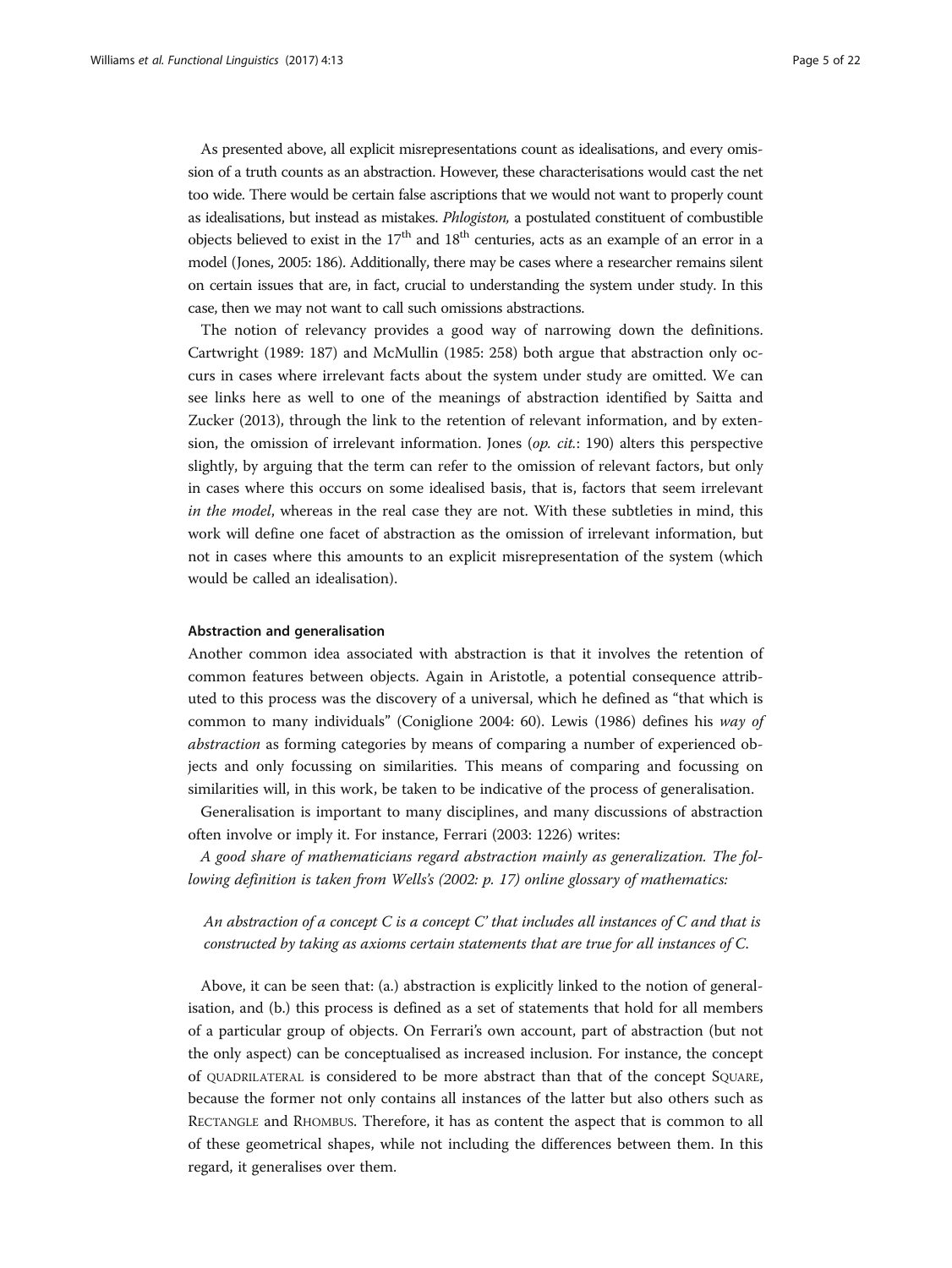Mitchelmore and White ([2004\)](#page-21-0) name this variant of abstraction empirical abstraction, and discuss its application in the learning of mathematical concepts. They highlight three examples of concepts that children need to become proficient with: addition, angles, and rate of change. In all of these cases, the authors outline a pedagogical strategy whereby students first encounter the relevant mathematical concepts in exemplar settings. After repeated experience of the same concept in a variety of individual settings, children are then able to notice the similarities, and thus grasp the abstract mathematical concept. Mitchelmore and White link this process to the account of abstraction given by Skemp [\(1986\)](#page-21-0), who describes it as "an activity by which we become aware of similarities [...] among our experiences" *(ibid: 21, cited in Mitchel*more and White, op cit: 332).

It should be noted that although generalisation has been discussed so far in terms of the retention of common features, certain accounts of the process have allowed for a slightly weaker reading. Instead of an account of generalisation in terms of necessary and sufficient conditions (e.g. an object x is a QUADRILATERAL if and only if it is a geometric shape with four sides), Ponsen et al. ([2010](#page-21-0): 6), in a discussion of computer science, allow for "a weaker definition of generalisation [that] states we have good evidence that all [objects] behave in a similar way." There is a shift here from absolute criteria to a more fluid notion: generalisation is a process that groups certain entities because they are highly likely to exhibit certain features.

Undoubtedly, there are similarities between the processes of generalisation and omission. In choosing to generalise and focus upon the similarities, it is necessary to leave other properties out (since if two objects shared exactly the same set of properties, they would count as the same object). One might be tempted to think, therefore, that generalisation and omission are simply labels that refer to the same underlying process, but simply from differing perspectives. However, this work takes the perspective that although they are closely related, they should properly be kept apart. We argue that: (a.) the two terms are not co-extensive, i.e. that there are cases where only one of the terms can be properly applied, and (b.) the notion of relevancy is part of the meaning of omission, but not of generalisation. Such justification is important, because below in §4 these terms will be used as separate criteria in our discussion of theoretical dimensions in SFL.

For the first point, consider the minimum number of individuals (defined here in its broadest sense to include everything from concrete objects to abstract theoretical constructs) that each of the processes operates over. From the above characterisation of generalisation, it is clear that the process must operate over at least two individuals, for means of comparison. Furthermore, the representation that arises out of generalising stands for all of the individuals that were part of the comparison process. The same cannot be said for the related process of mere omission. Instead, omission involves reducing the number of features used to describe a minimum of one individual. This would still hold in cases where another object was used for comparison in order to hypothesise what features are irrelevant, and therefore should be omitted. The consequence is that the representation of the individual that resulted would not hold for the one used for comparison. Note the differences here between the two processes, where, for generalisation, the representation stands for all involved individuals.

Secondly, recall the notion of relevancy, which was argued to be important in the case of feature omission above. Generalisation is only the retention of common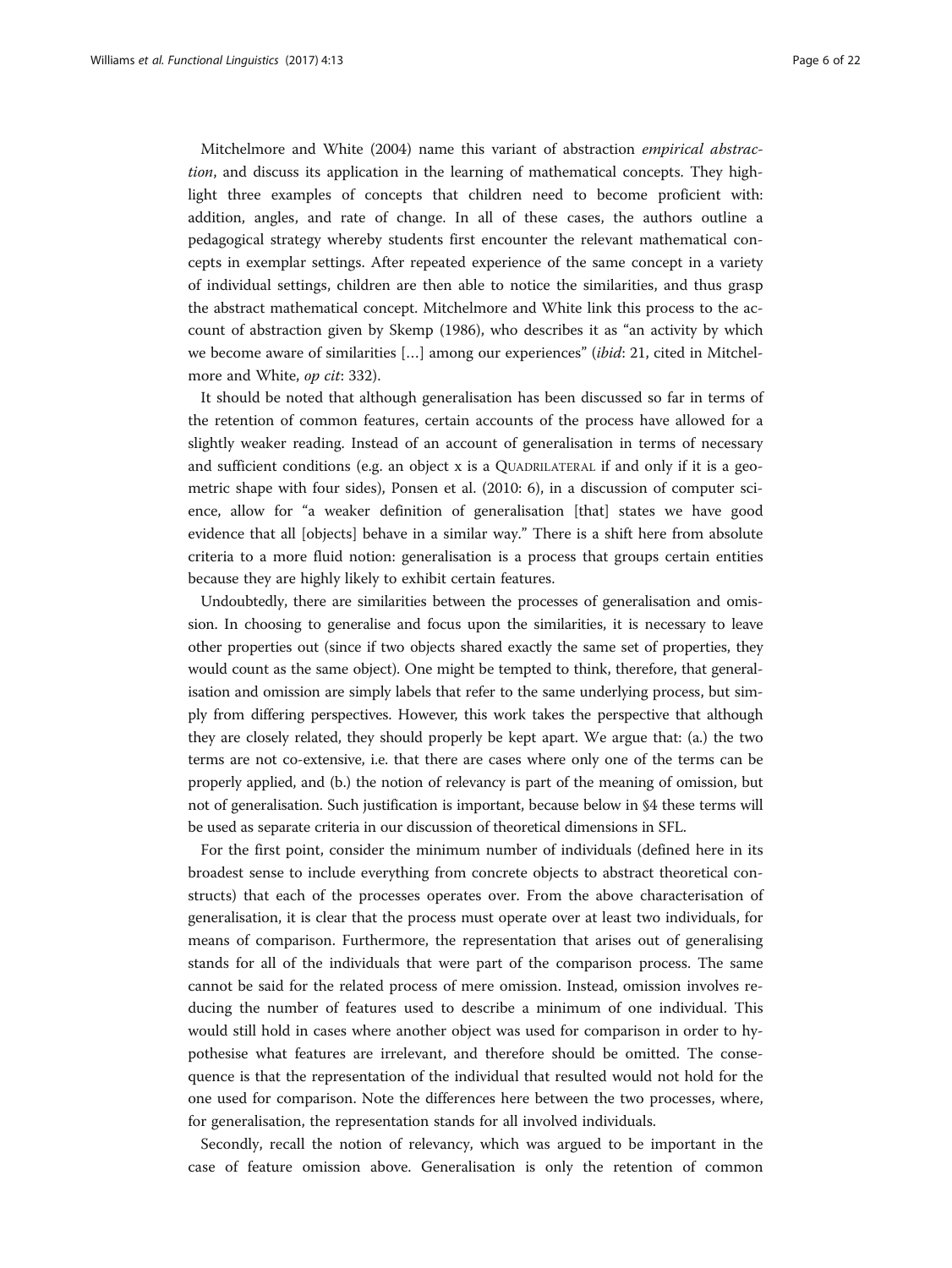properties, with no regard to whether those properties that remain are relevant or not. It is of course hoped that the generalised properties will be relevant, but this is not guaranteed by the process of generalisation itself. Strictly speaking, generalisation is 'blind' to the notion of relevancy: it can only arise out of serendipity. Furthermore, properties that may be omitted during an abstraction may indeed be ones that are common to all of the individuals. For instance, in Jones' example, such a model could have been formed by comparing the flights of cannonballs that were all red in colour. Although this property would be common to each individual situation, it could still be the target of the omission process if there was good reason to believe that it is an irrelevant feature of the situation.

Therefore, we believe we are justified in keeping these terms as separate possible aspects of abstraction, and therefore they will be discussed separately when we turn to theoretical dimensions in SFL.

#### Abstraction and Decontextualisation

The final aspect to be discussed is the idea of decontextualisation. Some accounts of abstraction highlight a detachment of specific observations and events from their immediate context. For instance, consider Roth [\(2012:](#page-21-0) 95, emphasis added):

Science is a successful endeavour because its concepts are applicable to a wider range of phenomena the less they are tied to the specifics of any context, and representations become more inclusive and abstract the less [sic] contextual parameters they include.

Noss et al. [\(2002:](#page-21-0) 206) discuss a similar view in terms of what they dub "a traditional view of abstraction." On this view, abstraction is seen to be an "essential property extracted from a situation, but not contained in it," and "deemed 'apart' from, even above, the situation of its genesis" (ibid). This idea of abstractions not being tied to any particular situation is intuitive. After all, when we consider, say, an equation denoting a physical law, or an economic trend, there is not one specific context or situation that is attached to those abstract objects, even the situation(s) that first led to their creation. Instead, they have transcended such specific situations which are thought to hold for all past, present, and (possible) future situations where the circumstances they describe hold.

A concrete theoretical object, then, is one that is directly linked to one particular situation. If we were to create a representation of a particular individual, such as an equation that describes a particular relationship in a particular moment, then this is contextualised. Decontextualised, and thus abstract, theoretical objects are those for which this precise link to a particular situation does not hold.

As with the previous section, it can be difficult to ascertain where two proposed different facets of a concept really should be counted as such. Therefore, it is again necessary to show how decontextualisation is distinct from both omission and generalisation. On face value, there seems to be an immediate distinction to be made between decontextualisation and omission. Omission, defined as omitting features of a system in its description, does not entail a form of decontextualisation; the description, after all, is still representing the original case. Of course, these more abstract descriptions can later be used to cover other situations than the original one. However, such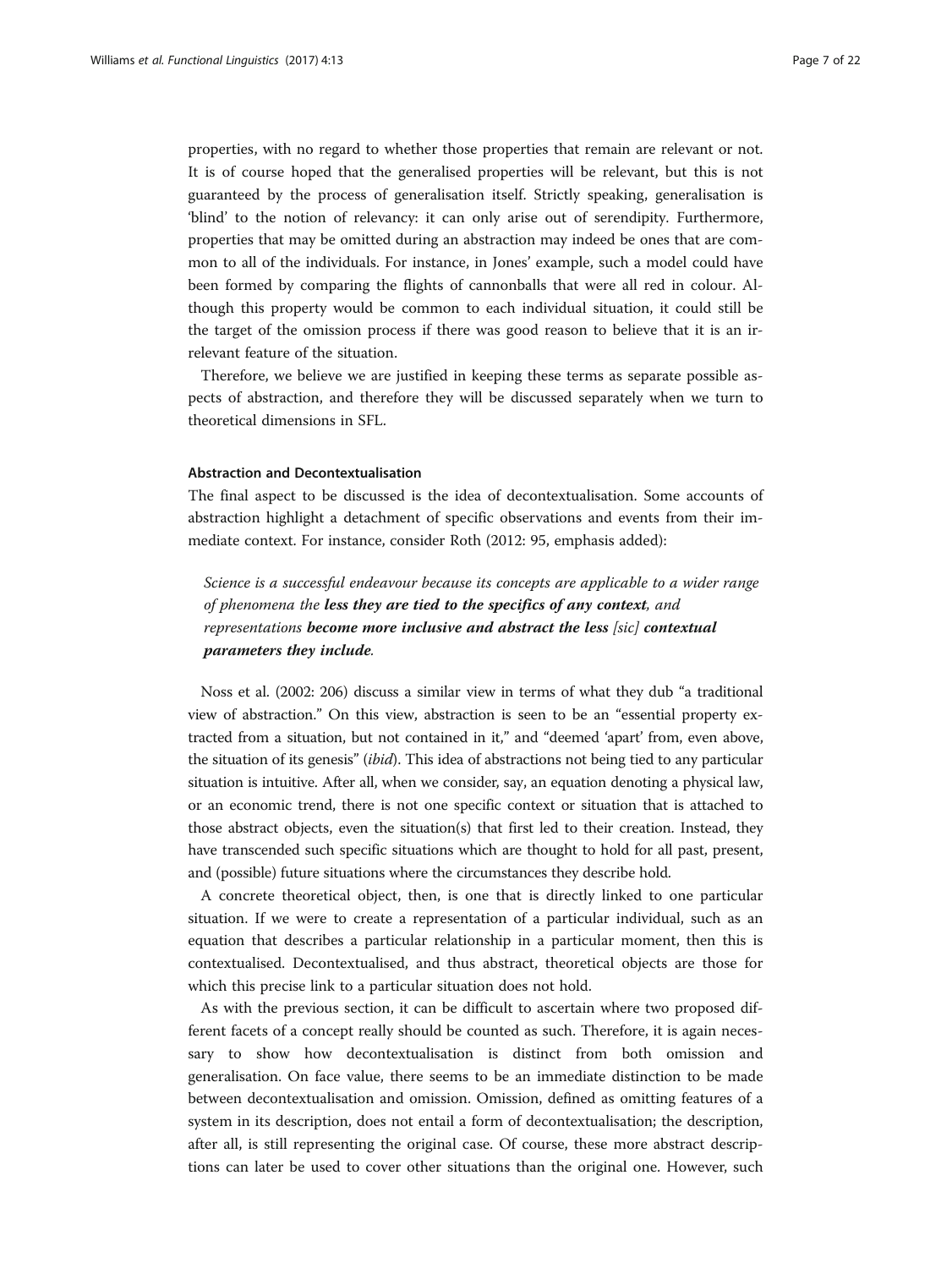extension is not integral to the omission process; it is instead a further kind of abstraction taking place upon an already abstracted object. In the case of generalisation, a similar situation emerges. Given the previously discussed definitions, generalisation simply involves a comparison of two or more objects. Again, this does not entail any decontextualisation. It is possible for someone to provide a description of two objects directly in front of her. That description is then directly linked to that situation; it is general, but contextual.

#### Summary

This section has overviewed some of the common aspects that are associated with the term abstraction in academic practice. The characteristics focussed upon can be summed up as follows:

Abstraction as Omission: A move in abstraction can involve the omission of features of a system. Such abstraction should not involve explicit misrepresentation of the phenomenon under study and the omitted features should be irrelevant for the task at hand.

Abstraction as Generalisation: A move in abstraction can involve generalising over more than one concrete counterpart, and retaining what is common between them.

Abstraction as Decontextualisation: A move in abstraction can involve a degree of detachment from situations associated with more concrete counterparts. A more abstract description will be tied to a greater number of cases than a less abstract one.

It should be noted that the above should not be seen as mutually exclusive choices. In most cases, more than one of the above characterisations will be involved, and often there are aspects of all three. As will be shown in the next section, the theoretical architecture of SFL does employ all three of the above aspects, and these different kinds of abstraction can be linked to different theoretical dimensions.

## Abstraction in systemic functional linguistics

With the above three criteria outlined, we now provide a more explicit exposition of the term abstraction in SFL with respect to the theoretical dimensions of delicacy, instantiation and stratification.

### **Delicacy**

The most important modelling tool within SFL is the system network. It allows the linguist to outline the structure of the various linguistic systems that are deemed important in considering language as a social semiotic. In doing so, the system network signals the prominence that SFL gives to paradigmatic relations between linguistic categories. The inherent ordering along the scale of delicacy allows paradigmatic distinctions to be structured according to a *scale of specificity*; the network ranges from the more general to the more specific distinctions that can be made between different types of linguistic structures, be they phonological, lexico-grammatical, or (discourse) semantic. This dimension has achieved importance through the notion of the "grammarian's dream" (Halliday [1961;](#page-20-0) Hasan [1987\)](#page-20-0): the idea that grammar and lexis are not two distinct phenomena, but instead lexis should be seen as the most delicate grammar.

In §1, it was noted that delicacy has been linked to the notion of abstraction, especially in Halliday ([1961](#page-20-0)) and Halliday and Matthiessen [\(1999\)](#page-20-0). In this section, this link will be interpreted as in Fig. [1](#page-8-0) below: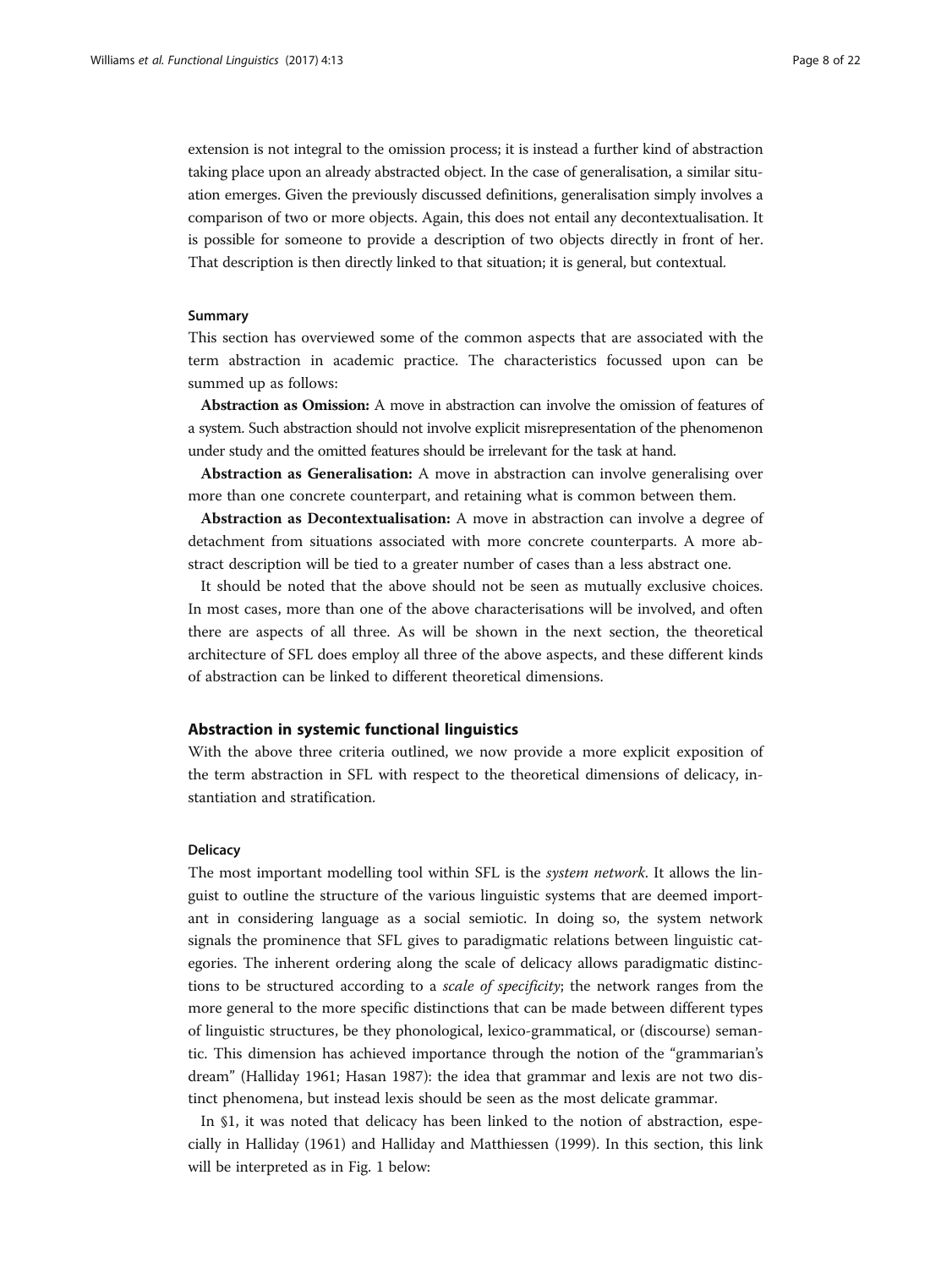<span id="page-8-0"></span>

Taking the well-known lexicogrammatical system network of MOOD TYPE as an example, a system feature such as indicative would count as more abstract than those it dominates (*declarative* and *interrogative*), and indeed a move from one level of delicacy to another immediately preceding it would be seen as a move in abstraction.

The first aspect to consider is whether a move in abstraction along a system network amounts to the omission of information, without the explicit misrepresentation of the phenomenon under study. Initially, we will discuss the issue of loss of information before turning to the question concerning misrepresentation. In order to discuss these points, this discussion will make use of the system of MODALITY TYPE, one of the four simultaneous systems that make up the overall system of MO-DALITY, as stated in Halliday and Matthiessen ([2014:](#page-20-0) 182). At a general level of delicacy, this system distinguishes between two modality types: *modalization* and modulation. At a further level of delicacy, the system of MODALIZATION is divided into *probability* and *usuality*, while distinctions are made between *obligation* and inclination within the system of MODULATION. For sake of exposition, these options will be applied to the sentences given below:

- (1a.) It is likely that John's car keys are in his coat pocket.
- (b.) Typically, the lab members are in the pub on Friday evenings.
- (c.) I can drive you to the airport tomorrow afternoon.
- (d.) I have to meet my boss for a meeting later today.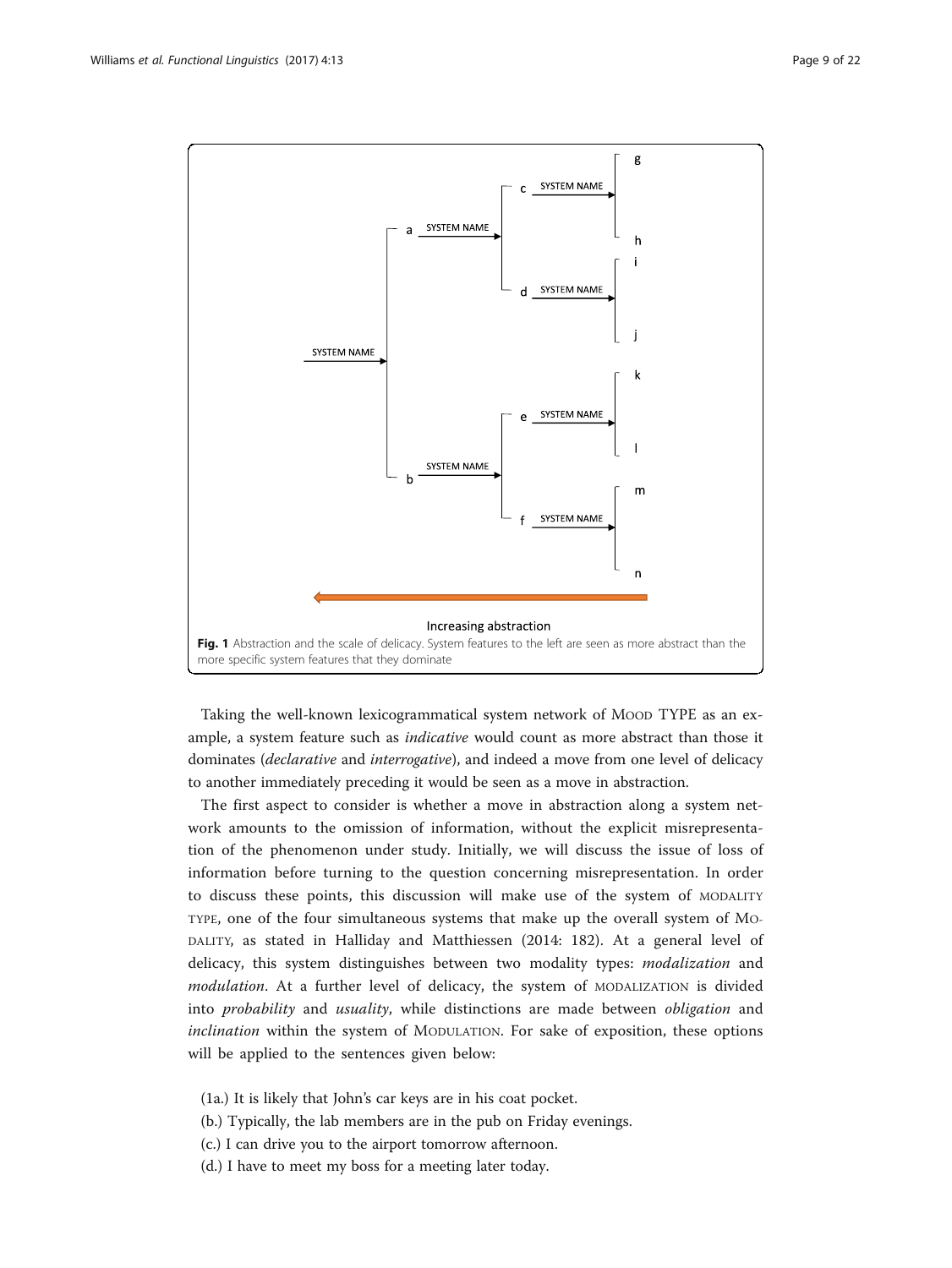Analysing these sentences according to the less delicate (and thus more abstract) option, the following distinction can be made:

- $(2)$  MODALIZATION =  $(1a)$  and  $(1b)$ .
- $(3)$  MODULATION =  $(1c)$  and  $(1d)$

That is, at this level of delicacy, the sentences that are grouped together are described in the same way. $2$  When we make more delicate choices, and thus less abstract choices, differences between these sentences emerge:

 $(4a.)$  MODALIZATION – PROBABILITY =  $(1a.)$  $(b.)$  MODALIZATION – USUALITY =  $(1b.)$  $(c.)$  MODULATION – OBLIGATION =  $(1c.)$  $(d.)$  MODULATION – INCLINATION =  $(1d.)$ 

It is clear that the descriptions of the sentences in (2) and (3) have omitted some information that is included in the representation of the same group of sentences in (4). How else could we get a situation where the same sentences are treated as identical in one case, but then different in another? The less delicate, and thus more abstract, description must be omitting some information that is included in its more delicate, and thus more concrete, counterpart. To take (2), the more abstract description simply attributes that property of specifying a certain degree of commitment to the proposition to these sentences, for this is the definition of what it is to be a member of the category MODALIZATION (Halliday and Matthiessen [2014:](#page-20-0) 177).<sup>3</sup> In the more delicate cases (4a). and (b.), (1a.) has the property of being "equivalent to 'either yes or no' […] with different degrees of likelihood attached" (ibid), while (1b.) has the property of being "equivalent to 'both yes or no', i.e. sometimes yes, sometimes no, with different degrees of oftenness attached." (ibid). For this reason, they are labelled as PROBABILITY and USUALITY respectively. This additional information leading to this distinction is omitted in the description in (2), otherwise we would have a situation where the description is claiming that two sentences with different relevant (lexicogrammatical) features are members of the same (lexicogrammatical) category.

Having shown that information is omitted in a more abstract point of delicacy, it is now necessary to determine whether this omission amounts to explicit misrepresentation. In other words, when describing a text at a certain point in delicacy, does this amount to an assertion that the text lacks the properties associated with the more delicate system features, or alternatively an act of remaining silent with an implicit ascertain that such options are irrelevant for the task at hand? The latter option seems closer, we think, to the spirit of systemic description. Halliday and Matthiessen ([1999](#page-20-0): 325–326), for instance, discuss delicacy in the following way: pitching an analysis at a certain level of delicacy is a conscious choice on the part of the linguist that should take into account the use that can be made out of that description. There are dangers associated with analysing texts at a certain point in delicacy: an analysis that is too general risks glossing over potentially illuminating distinctions, and one that is too specific risks obscuring meaningful patterns and similarities in the data. These pragmatic considerations motivate the view that omitting detail in more abstract descriptions amounts not to an explicit misrepresentation, but an act of remaining silent on certain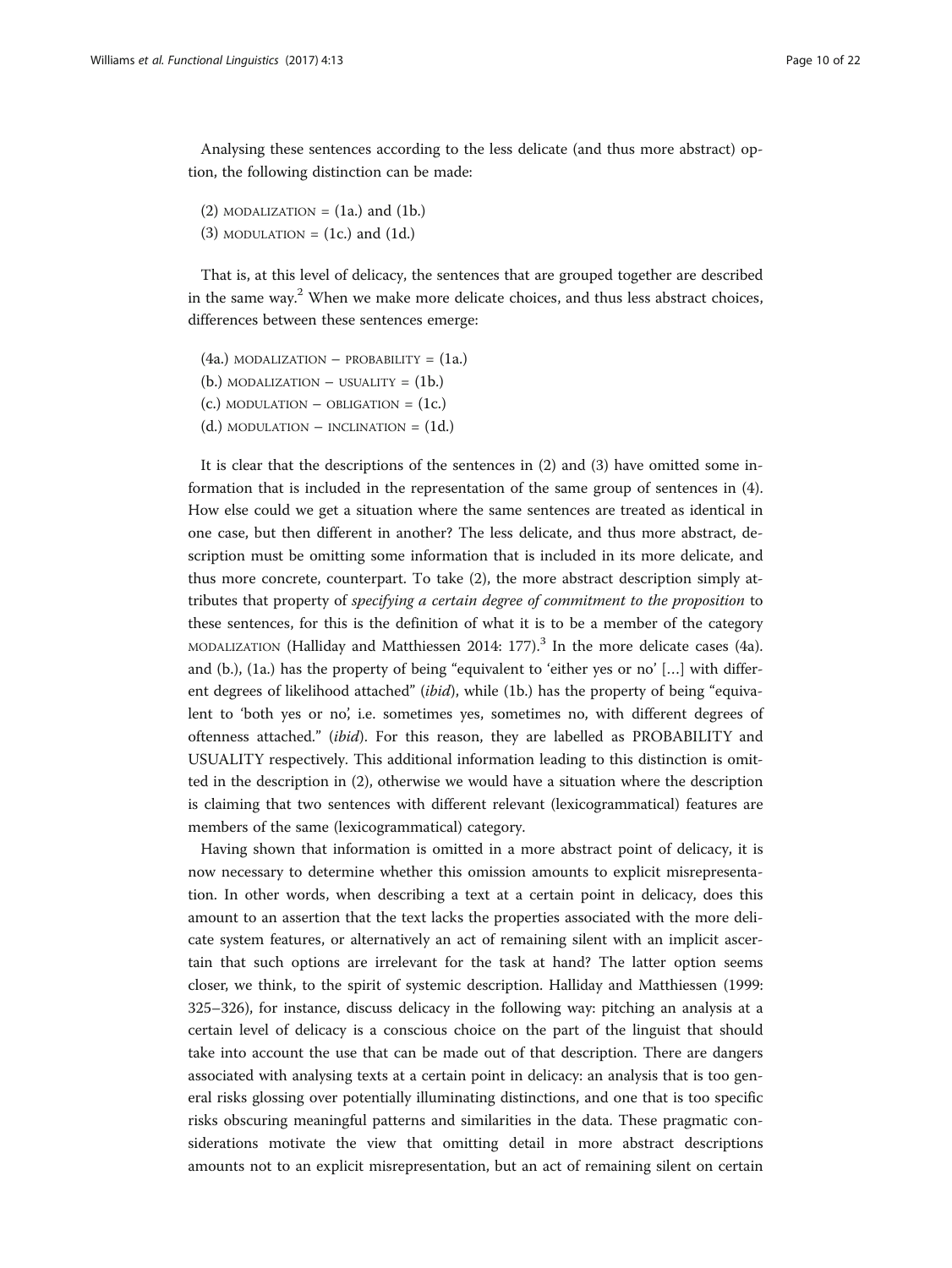features of the text, since they are deemed to be irrelevant to the task of the linguist. Therefore, delicacy does include the notion of abstraction as omission.

A discussion of generalisation with regards to delicacy seems to be a relatively easy task; after all, the notions of 'general' and 'specific' features are bound up in the very notion of delicacy. On closer inspection, this initial link is justified, since it is the case that less delicate descriptions contain the information that is common between the more delicate options. This can be seen above, where the less delicate category of MOD-ALIZATION retains the feature that is common to both (1a.) and (1b.): the property of specifying a level of commitment to a proposition. Or take another example from the overall system of MOOD, that of MOOD TYPE. The more abstract feature of indicative specifies that the sentence contains both a Subject and a Finite, and that this property is common to all of the more delicate system features that it dominates, be they interrogative or declarative. Whatever differentiates more delicate options, the properties that define the more abstract category must be inherited by them all (Halliday and Matthiessen [1999:](#page-20-0) 326). In this way, the dimension of delicacy generalises over texts, and therefore abstraction in this case carries this meaning.

The question of whether a move in decreasing delicacy involves decontextualisation is a subtle one, but we believe that the correct answer is in the negative. The complicating factor is that it at first seems obvious that a less delicate point like indicative will describe a larger amount of cases than a more delicate feature that it dominates, like declarative. It might seem tempting to argue that this fact results in delicacy involving the notion of decontextualisation, given the summary at the end of the last section.

However, this initially attractive view can be refuted by remembering that the overall function of the system network is to describe the potential for meaning making activity in an aspect of a given language. The system network, then, divides up this potential in different ways according to the pragmatic considerations discussed earlier; within the overall potential of linguistic meaning making, there are many ways of dividing up this potential depending on what the linguist is intending to examine. Considering the lexicogrammatical potential of language, the most abstract way this potential can be divided up is in three: into the simultaneous systems of TRANSITIVITY, MOOD, and THEME. Many years of linguistic description and hypothesising has told us that there are many more ways to divide up this potential even further. SFL scholars represent these means of further divisions in system networks. However, regardless of the number of ways this potential is split, it still involves the same linguistic capability. The question, then, is not whether a less delicate system feature like indicative is more removed from a situation than a more delicate option like *interrogative*, but instead the comparison should be made between indicative and all of the system features it dominates. Put in this way, it is clear that the same underlying potential is being described, and therefore these two levels of abstraction are at the same level of decontextualisation. We feel justified, therefore, in not including this aspect of abstraction in the meaning of delicacy.

#### Instantiation

The cline of instantiation links individual texts with the overall system of language. Text is defined as any particular example of language, either spoken or written, which forms a unified whole and carries meaning (Halliday and Hasan [1976](#page-20-0): 1–2). The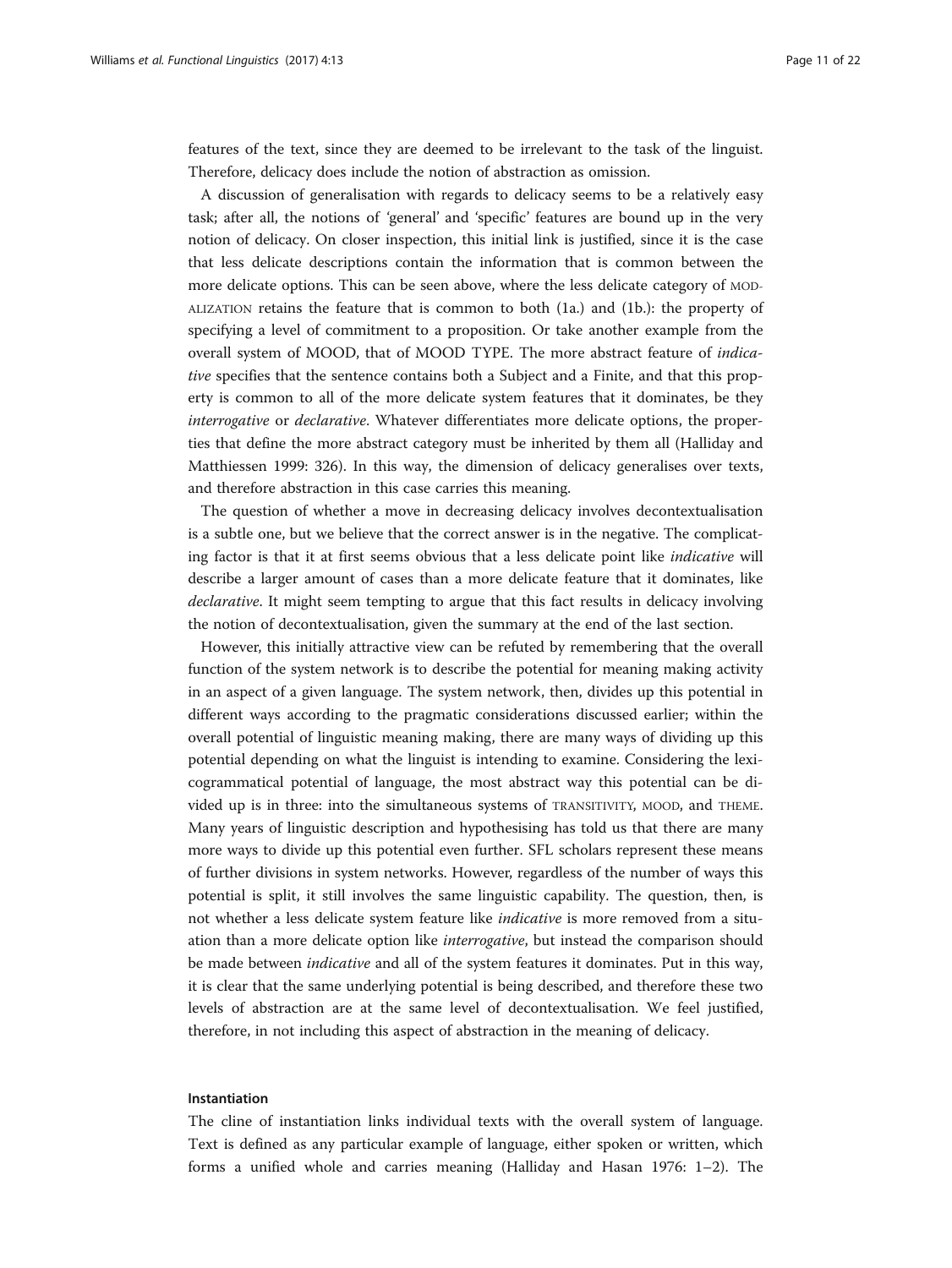linguistic system is conceptualised as a potential for meaning-making linguistic activity. As mentioned in §1, links between instantiation and abstraction have been made, especially by Matthiessen [\(2012:](#page-21-0) 450). In this section, we will follow Matthiessen's lead, and interpret abstraction as applying to this dimension as in Fig. 2 below:

The major theoretical view expressed by the cline of instantiation is that there is no fundamental difference between linguistic texts and the underlying system of language: potential and instance are simply two different viewpoints taken upon the same phenomenon (Halliday [1992b](#page-20-0).: 27; Halliday and Matthiessen [1999](#page-20-0): 328). The usual analogy made is that of weather and climate. Weather describes meteorological patterns on a short-term, daily basis; climate describes the same kind of patterns, but instead over a longer time-scale. However, they are fundamentally describing the same phenomenon. The view that system and text are not two distinct phenomena differs from the distinction between langue/parole of Saussure, and the dichotomy between competence and performance in generative linguistics.

This relationship between system and instance is envisioned as a cline, thus incorporating a number of intermediary points between the two. These mid-points can be considered in two ways: either they are text types (viewed from the instance end) or as subpotentials/domain models within the overall meaning making potential of the linguistic system (viewed from the system end). $4$  At the stratum of the context, the terms situation types and institution are used to indicate the same notions. The 'dual-perspective' nature of the cline of instantiation is fundamental to understanding the theoretical importance of this dimension.

An example will help elucidate these ideas further. Halliday and Matthiessen ([1999](#page-20-0): §8.3) provide a description of the domain model of cooking recipes at the stratum of semantics. More specifically, the authors describe this particular domain model as a particular variant of the overall ideational semantic model presented in their work. Within this domain model, a number of characteristics are identified:

- 1. Absence of 'metathings' such as facts, ideas or locations
- 2. A higher proportion of figures of doing; lower proportion of figures of sensing and being.
- 3. No figures of saying (in data set considered, although not ruled out as a possibility).
- 4. Sole appearance of sequences of expansion, with no (or very occasional) examples of projecting sequences.

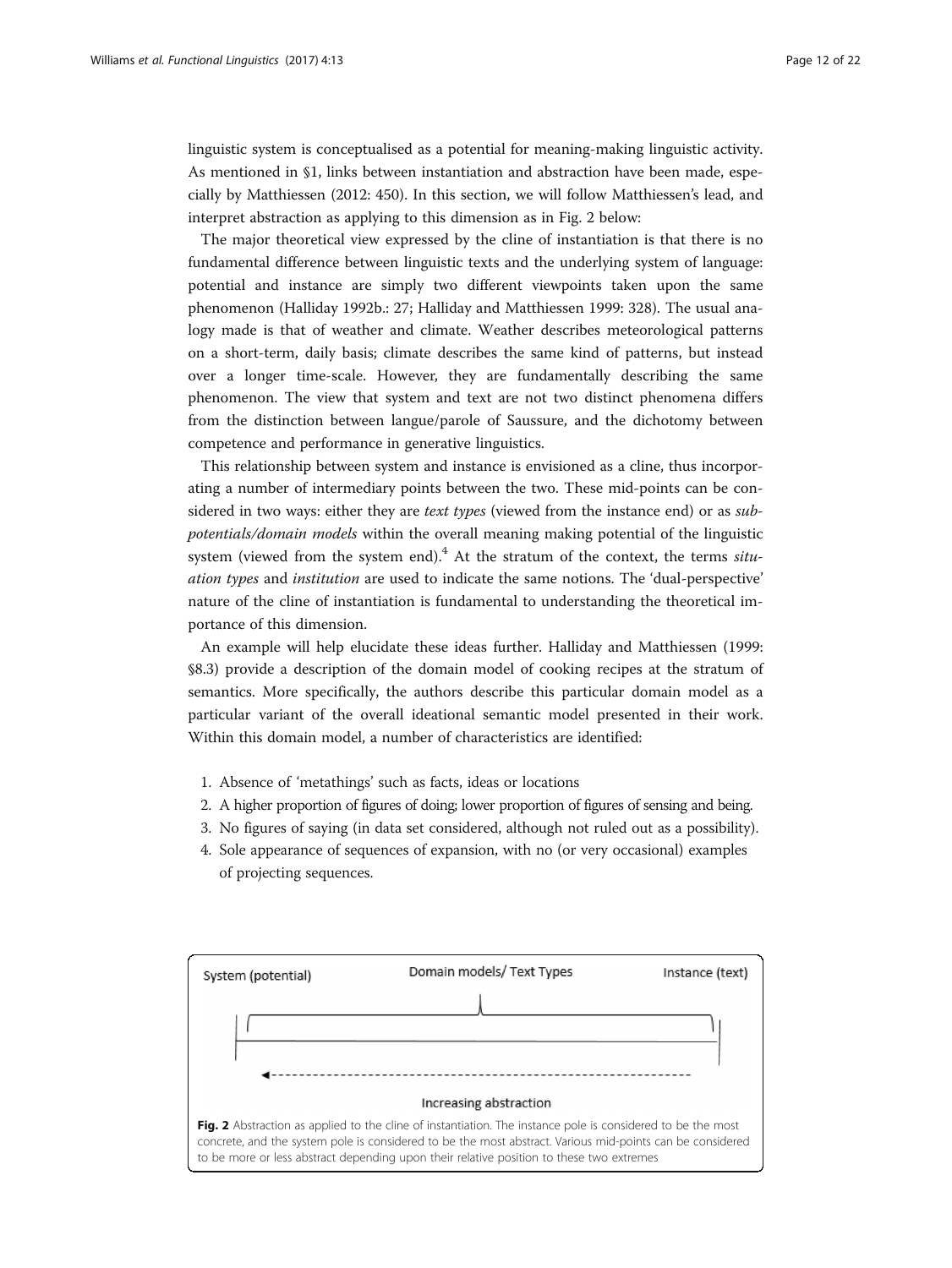In this case, the two major types of variation mentioned above are evident. In the domain model, some system features included in the overall model of ideational semantics are not found, and others appear with a greater or lesser frequency.

The notion of abstraction with regards to the cline of instantiation involves discussion of how we move from the instance end of the cline towards the system end. In other words, it is concerned with how we move from concrete instances of text to the more abstract notions of domain models and the overall system of language.

Departing from the order of the discussion in the last section, it is necessary to begin our discussion of the term abstraction here as it relates to the idea of generalisation. Although the cline of instantiation has been linked to abstraction, the term generalisation has also been used to describe it (Martin [2009](#page-20-0): 558; Matthiessen et al. [2010](#page-21-0): 121–122). As seen, generalisation forms one of the main meanings of abstraction, so making the distinction between abstraction and generalisation does not necessarily mean that two distinct processes are being referred to.

Halliday and Matthiessen ([1999:](#page-20-0) 323) describe a domain model as a "generalisation across particular instances of text [when] seen from the instance end". Therefore, if the meaning of the term in SFL coincides with the way it is used in other disciplines, a domain model should contain only those properties which are shared by all instances of text that are claimed to be an example of that domain. Focussing on the domain model of cooking recipes described above, it seems as though the use of the term generalization as intended by SFL practitioners differs from this definition. In order to show this, let's turn to the second and third characteristics of this domain model as stated above. We take this characteristic to mean, and this interpretation seems reasonable, that considering all instances of this particular domain: all instances will contain figures of doing, some instances will contain figures of sensing and/or being, but some instances will contain neither, and only a few will contain figures of saying. Therefore, the only property which will be common to all these texts would be the presence of figures of doing, and if a domain model is considered to be a generalization over texts in the sense described above, then only this system feature should be present in the more abstract description.

This is not what SFL practitioners intend when defining a mid-point on the cline of instantiation. The term in this case is to be defined as "an accumulation of frequencies in text" (Wu [2000](#page-21-0): 246). In other words, generalisation as it is used here is approached in probabilistic terms, and is considered to be a form of statistical induction. This is still a form of generalisation, although it differs from the kind of generalisation which is usually associated with abstraction. It instead resonates better with Ponsen et al.'s ([2010](#page-21-0)) weaker approach, discussed above.

The ways in which the cline of instantiation correlates with the notion of decontextualisation mainly stem from consideration of points upon this dimension as potentials, as well as generalisations across texts. The notion of potentials is fundamental in systemic theorising, because it allows the linguistic model to apply not just to previously encountered linguistic utterances, but also to additionally try to explain how speakers produce and interpret novel instances of language. Without this conceptualisation, there is a danger of language being considered purely a generalisation over previously encountered texts, a view deemed inadequate for linguistic theory ever since Chomsky's [\(1959](#page-20-0)) criticism of behaviourist psychology as applied to language. To see how decontextualisation links to abstraction along the cline of instantiation, let's take three points along this cline: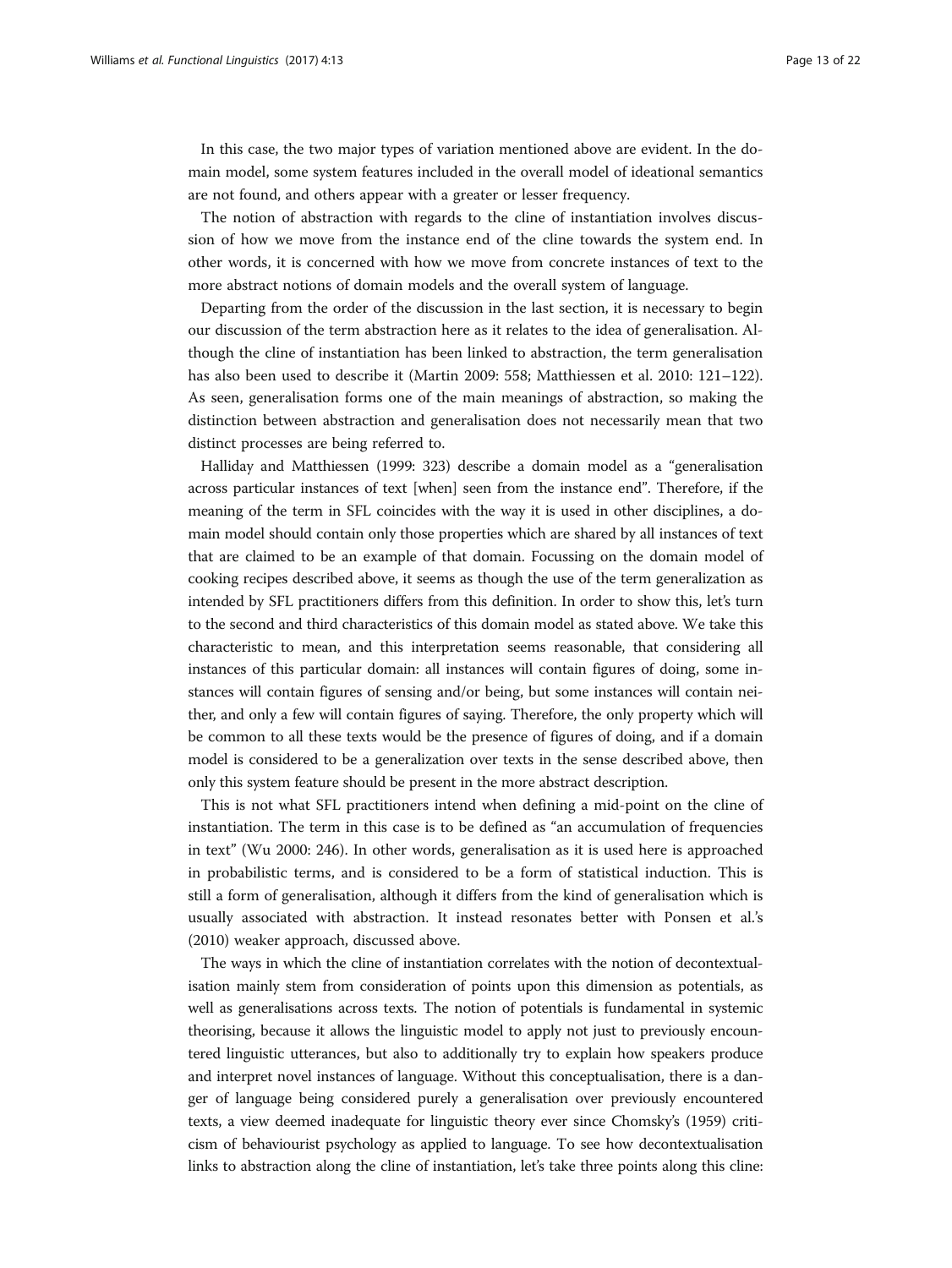firstly, a particular text found at the instance pole, secondly, the domain model of cooking recipes already introduced, and lastly, the overall description of language as system. If the notion of decontextualization applies here, then the concrete example (instance/text) should be more closely linked to a particular context than either the domain model or the overall systemic potential, and the overall system model should be more decontextualized than the domain model. A text is produced, and often considered, within a particular context of situation. Indeed, its character is shaped in part from the situation the text is produced in and the relevant configurations of field, tenor and mode variables. As such, a text is fully contextualized. This is exemplified by the fact that texts are considered to be linguistic tokens (Halliday and Matthiessen [1999:](#page-20-0) 15). The system, on the other hand, represents the entire meaning making potential of languages. As such, it is not tied to any particular setting, but intended, theoretically, to cover all encountered situations and provides the means to successfully function linguistically in any new situation and relates them to the system as already conceived. Although the notion of system of a particular language itself cannot ever be considered to be fully decontextualized, since it has been shaped by the culture of the language users, it involves a higher degree of decontextualization than a particular instance of language. Intermediate points, lying between the two, are more removed from specific contexts than a text, but less so than the overall system. In the example already mentioned, the domain model of cooking recipes can be viewed as a variant of the overall ideational semantic potential of language. It is a characterization of the potential of creating meaning within a certain specified setting; in other words, its characterization is field motivated (as the ideational metafunction correlates with the contextual metafunction of field, see Hasan [1995;](#page-20-0) Thompson [1999](#page-21-0)). It is the potential of creating meaningful text in a restricted set of circumstances; it is not tied to any specified on particular context, but instead is a characterization of the relevant aspects of the ideational potential which are activated in a set of circumstances of a particular type. Therefore, it is more contextualized than the overall system, which must cover all potential instances of language use, but less contextualized than a text, which is intimately tied to the particular setting in which it was created. As a result, instantiational abstraction involves a degree of decontextualization as part of its meaning.

Unlike the dimension of delicacy, abstraction along the cline of instantiation does not, we claim, include the omission of any factors found at the concrete end of the cline. This difference stems from the types of generalisation that operate in each case. As was discussed in the last section, omission was evident along the scale of delicacy because more abstract features in system networks omit features which are present in their more concrete counterparts. It was linked to generalization, because the same process can be described as the focus on the similarities between two or more concrete features. As just discussed, generalization along the cline of instantiation operates more in terms of a statistical induction; on the basis of past experience, the linguist builds up a statistical prediction of what features are likely to be exhibited by a particular text. This is most clearly seen in domain models. The question now remains: do the more abstract points on the cline omit any (irrelevant) information that is found in their concrete counterparts, i.e. the set of texts that they are statistically generalizing over? The answer seems to be no. For example, we can imagine a text with a figure of saying found in the creation of the cooking recipe domain model (which was not attested to in the sample given, but was thought to be a possibility). In this case, the variant of the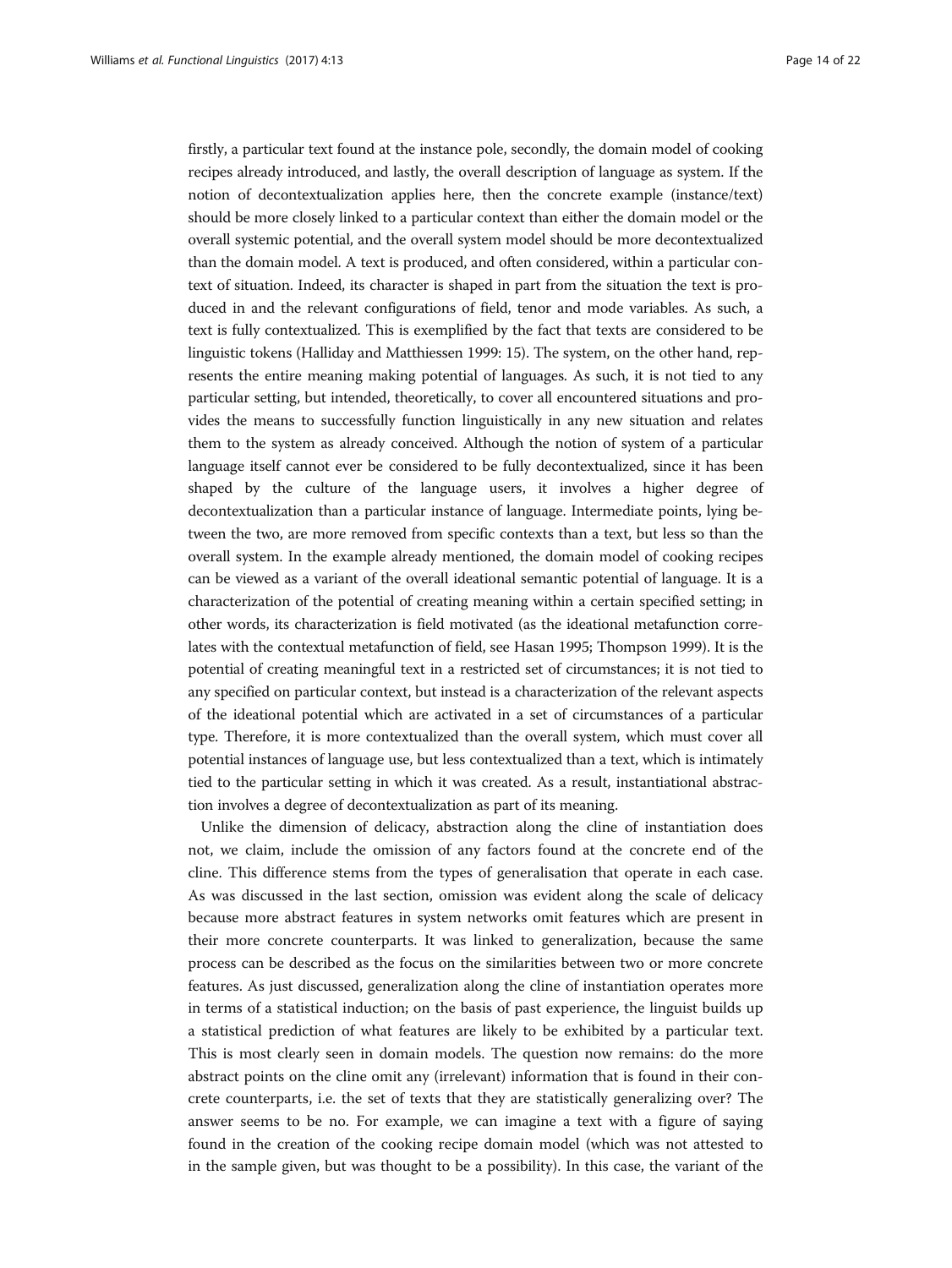ideational potential which defines that domain model must include the possibility of figures of saying, but it would note its relative rarity by attributing to it an extremely low probability of occurring. Similar processes would apply to other rare and atypical text features at all the strata which make up the SFL model. As a result, abstraction as applied to the cline of instantiation does not carry the meaning of omission.

## Stratification

As mentioned at the beginning of this paper, stratification is most frequently discussed explicitly in terms of abstraction, with the higher strata considered to be more abstract than those positioned below them. Figure 3 shows the means by which the stratificational dimension is usually diagrammed (following Martin and Matthiessen, [1991](#page-21-0)) and how the notion of abstraction fits into the framework:

Stratification allows researchers to "talk about language under different headings" (Halliday and Matthiessen [2014](#page-20-0): 24). Language can be described as a system of 'sounding' (phonology), a system of 'wording' (lexicogrammar), or a system of 'meaning' (semantics). Indeed, language should be viewed as being all of these things, because language as modelled in the instantiation cline operates at all of these strata simultaneously (Halliday [2002](#page-20-0): 19; Martin [2009:](#page-20-0) 559). As we move from phonology, to lexicogrammar, and on to semantics and context, we discuss language in increasingly abstract terms.

If the characterisation of abstraction involving omission is accurate in this case, then the following two features should be evident: firstly, that the more concrete strata should contain more information than the more abstract ones; and secondly, the information at the higher strata should be derived from the lower ones, on the basis that they are formed by the omission of factors which are deemed irrelevant as a move is made from the concrete to the abstract. The concept of abstraction in the stratificational model fulfils neither of these criteria.

The notion of system at each of the perspectives in the model indeed includes the omission of detail, but what is omitted in each case is not derived from the strata immediately below. For example, at the strata of lexicogrammar, the linguist is interested in viewing language as a system of wording and as such, the categories which are relevant at this

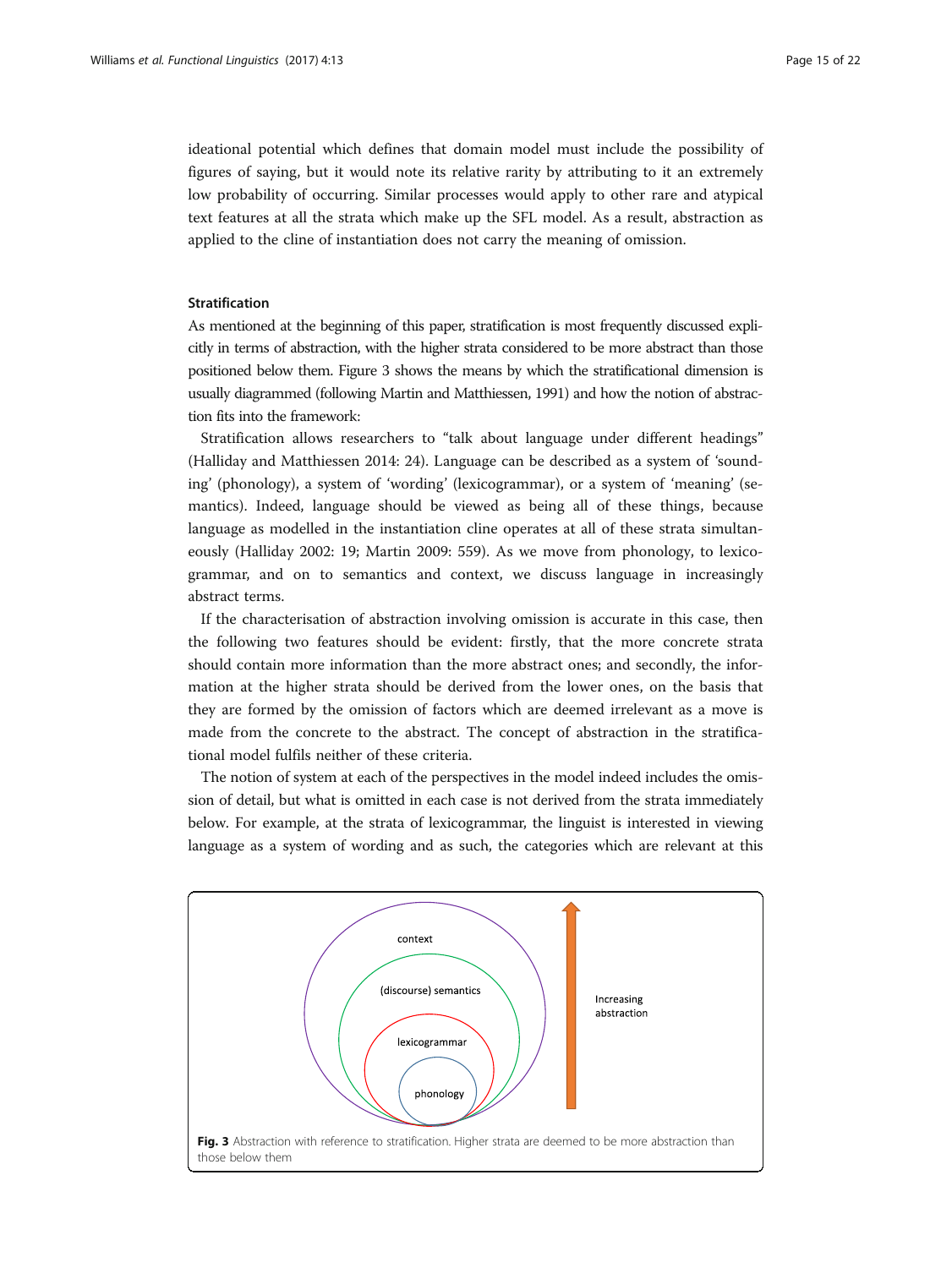stratum are those relating to the grammatical properties of language. For instance, the grammatical system of MOOD TYPE contains system features such as indicative, imperative, interrogative and *declarative*, and they are realized (inter-stratally) via relations between grammatical units (Subject, Finite, etc.). Consider what would be the case if the lexicogrammatical system was abstract in the sense that it omitted details that were present in the more concrete stratum of phonology. In this case, the features which were relevant for grammatical analysis would have to be present in the phonology, in order to also occur at the higher stratum. Phonology, therefore, would have to be a description of language as *sounding and wording*. This clearly goes against what phonology is typically taken to be. It would also run contrary to the arbitrary relationship between the production plane of phonology and the higher, more abstract, content plane (c.f. Martin [1992](#page-20-0): 20; Halliday and Matthiessen [1999](#page-20-0): 5; Taverniers [2011](#page-21-0)), since if the information relevant at the lexicogrammatical level was present in its own production plane, then we lose the justification for calling the relationship between these two strata arbitrary. Similar observations would hold between the other strata. In order for the process of abstraction to be construed in terms of mere omission in this case, all relevant information for the study of language must be present at the most concrete level, and each subsequent move in abstraction would reduce the amount of information in an incremental matter, with the only retained information being kept in each case. This is not the process we see for stratification, possibly motivating Halliday to consider the description of language at each stratum to be a description according to different types (Halliday [1981](#page-20-0) [2005]).

The idea of links between strata being considered as a type of generalization has previously been offered by Martin and Matthiessen [\(1991:](#page-21-0) §2.5). Interesting for our purposes here is that they consider the more concrete strata to be more general than the more abstract ones. This is clearly contrary to the idea of generalization as we have been considering it so far, which has taken generalization to be associated with more abstract constructs, not with more concrete ones.<sup>5</sup> They argue for this 'downward' generalization on the observation that multiple (sub-) systems at a higher stratum can be realized by a lower number of (sub-) systems at the level immediately below it. For instance, they give the example of the KEY system network at the stratum of lexicogrammar, and the system of TONE at the phonological stratum. The two KEY systems which are relevant to the system network of MOOD TYPE (one for the declarative option, and another for the interrogative option within the system network of MOOD TYPE) are realized by the one system of TONE. In other words, in their view, system networks at the more concrete strata can convey a greater amount of information than the system networks at the more abstract strata.

Assuming that Martin and Matthiessen are correct in their account of the relationship between strata, we will examine their concept of generalization in this case. It is clear that it is not based on statistical inference of relative frequency of tokens, since the system networks are themselves relations between linguistic types. Neither is the TONE system a generalization of the system of KEY in the sense seen in the dimension of delicacy. The reason for this is subtle, but important. In order to ground this discussion, let's refer to the following two short sentences (examples based on or taken from Halliday and Greaves [2008](#page-20-0)):

(5) Is that you?

(6) I like it! (challenging: 'what makes you think I don't?)

Example (5) above is a simple unmarked yes/no interrogative, and (6) is an example of a type of marked declarative associated with contradicting information just presented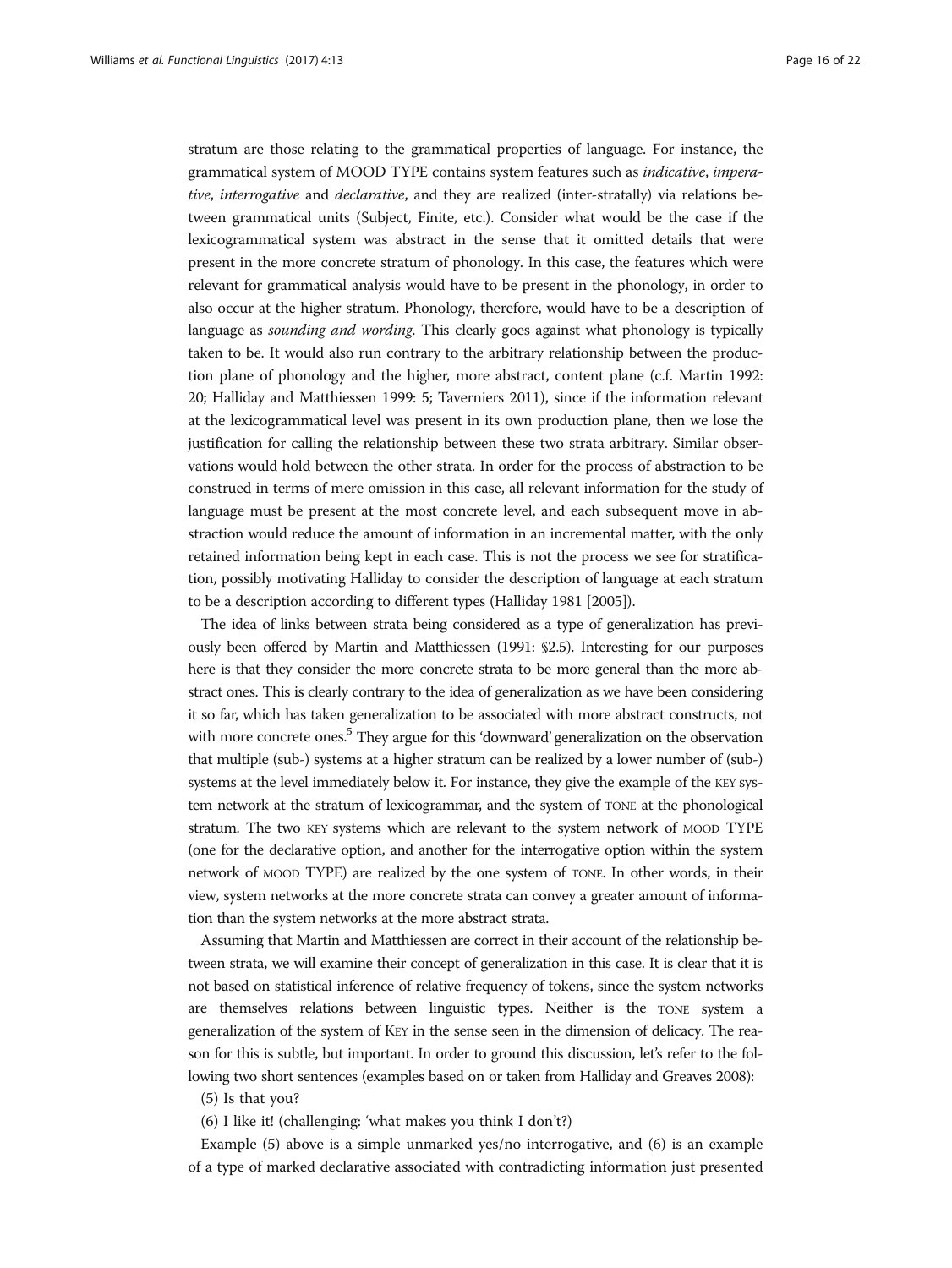to the speaker. Both of these are realized at the phonological system of TONE by a rising intonation (tone 2). The observation by Martin and Matthiessen is that options in two distinct system networks (DECLARATIVE and INTERROGATIVE, themselves more delicate systems of the superordinate system of MOOD TYPE) are realized by only one system at the stratum below. However, this is not a generalization as retention of similarities of the lexicogrammatical properties of the two sentences above. They are not generalizations of the above two sentences as instances of wording, they are generalizations of these sentences as instances of sounding, information not relevant at the stratum of lexicogrammar given the epistemological approach of stratification that forms the basis of this dimension of functional linguistic study.

Neither does the notion of abstraction in the stratificational model imply a move in terms of level of contextualisation. The reason for this is relatively straight forward. If phonology was more concrete than lexicogrammar in this sense, then the notion of phonology itself would be more tied to particular contexts than lexicogrammar or semantics, which does not seem to be the case. For illustration, let's consider the strata of phonology and lexicogrammar and fix them at the system end of the cline of instantiation, so as to negate any influences this independent dimension may have on our thinking. Considering the two strata as the system of language viewed at different levels of abstraction, it cannot be the case that one or the other of these are strata are more or less contextualized than the others. Both the description of the meaning potential of language at the phonological stratum and the lexicogrammatical stratum are meant to account for all the possible meanings that people can make using linguistic resources. If this was not the case, then (considering spoken language) one would expect to find actual instances of language use which exhibit grammatical properties but not phonological ones. The same would hold between grammatical and semantic properties, however defined. We take such a view to be implausible. Therefore, abstraction as it applies to stratal movement does not include a higher or lower level of contextualization.

## A typology of abstraction types in SFL

To summarise the discussion in this section, Table 1 provides the differing meanings of abstraction that have been argued to be evident in SFL with respect to the three characteristics of this notion identified earlier:

From this table, we can see that all three of the commonly discussed features of abstraction find their way into the overall theory of SFL. Both delicacy and instantiation allow us to generalise over texts, albeit in slightly different ways. Delicacy additionally allows us to omit detail from our analyses, and thus permits patterns to emerge that may otherwise remain hidden. Instantiation, on the other hand, allows us to decontextualise our theory of language, by allowing us to move from the text to the system.

|                | Mere Omission | Generalisation | Decontextualisation |
|----------------|---------------|----------------|---------------------|
| Delicacy       |               |                |                     |
| Instantiation  |               |                |                     |
| Stratification |               |                |                     |

Table 1 The differing meanings of abstraction in Systemic Functional Linguistics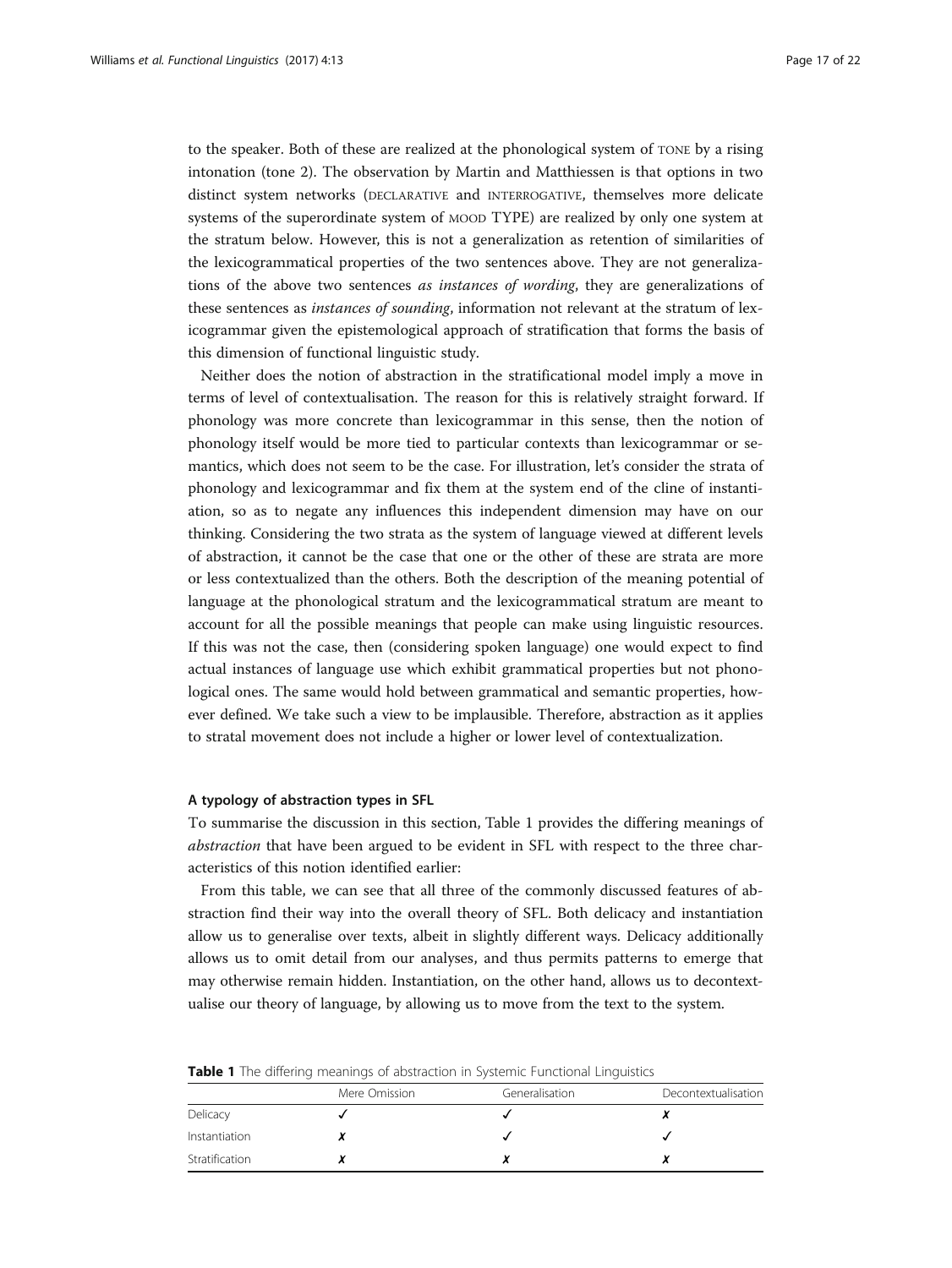Stratification, it seems, does not follow the same pattern, as it does not exhibit any of the common features of abstraction identified in this paper. It is worth returning briefly to this dimension within the theoretical architecture, in order to discuss this potentially surprising finding.

## Stratification: The problem case

As has been noted, out of the three theoretical dimensions discussed here, stratification is the one most frequently associated with the term abstraction. However, if the arguments presented here hold, this is the one dimension that does not exhibit any of the common characteristics of abstraction. To reiterate, this does not mean that the term is being used incorrectly, but instead it may have a more idiosyncratic meaning. However, we believe that one consequence of this study is that this different use of the term is in need of further elucidation. This will be of real importance, as it will be at the heart of the explicit ordering between strata that is provided by the dimension of stratification.

A full discussion of stratification must wait for a later time, but we would like to conclude this study by discussing briefly one idea that has been associated with this dimension: supervenience (Martin [2014\)](#page-20-0). In a discussion outlining his intellectual history within SFL, Martin (ibid: 11) states that two views can be taken concerning the link between language and social context: the supervenient and the circumvenient. He argues for the former, based upon the common perspective in the theory of context and language in which they form a connotative semiotic system. Given that these two notions enter a stratificational relationship, with context being a stratum of the semiotic system above the linguistic ones, then it is possible that the idea of supervenience may hold the key to understanding the basis of the stratificational dimension (ibid: 14).

Such a view, if found to be true, would be a benefit to the theory, as supervenience as a means of linking higher and lower structures has received wide-spread discussion since its introduction in philosophical ethics (Hare [1952\)](#page-20-0). Since then, the application of the notion in the philosophy of mind has led to formal accounts of the relationship being proposed (c.f. McLaughlin and Bennett [2014](#page-21-0) for a recent review). However, an examination of the properties of supervenience will show that it does not map well onto accounts of stratification.

Supervenience comes in a number of different varieties (Kim, [1984](#page-20-0)). However, as nothing we will say hinges upon the differences entrenched in these variations, a reasonably broad conceptualisation of supervenience will suffice (the definition below is based upon Davidson 1970: 214):

(7) A set of properties A supervenes upon another set of properties B if and only if two things that are identical to each other in terms of B properties are also identical to each other in terms of A properties.

Another way of considering supervenience is: given a set of properties A, and a different set of properties B, two objects that have different A properties must also have different B properties. Within the philosophy of mind, this is usually used to describe the relation between mental and physical properties: if two objects (say individuals) share the same physical property (i.e. brain states), they must also share the same mental property (i.e. psychological state). The reverse need not hold, allowing for more variety in the lower-level realisation of mental properties.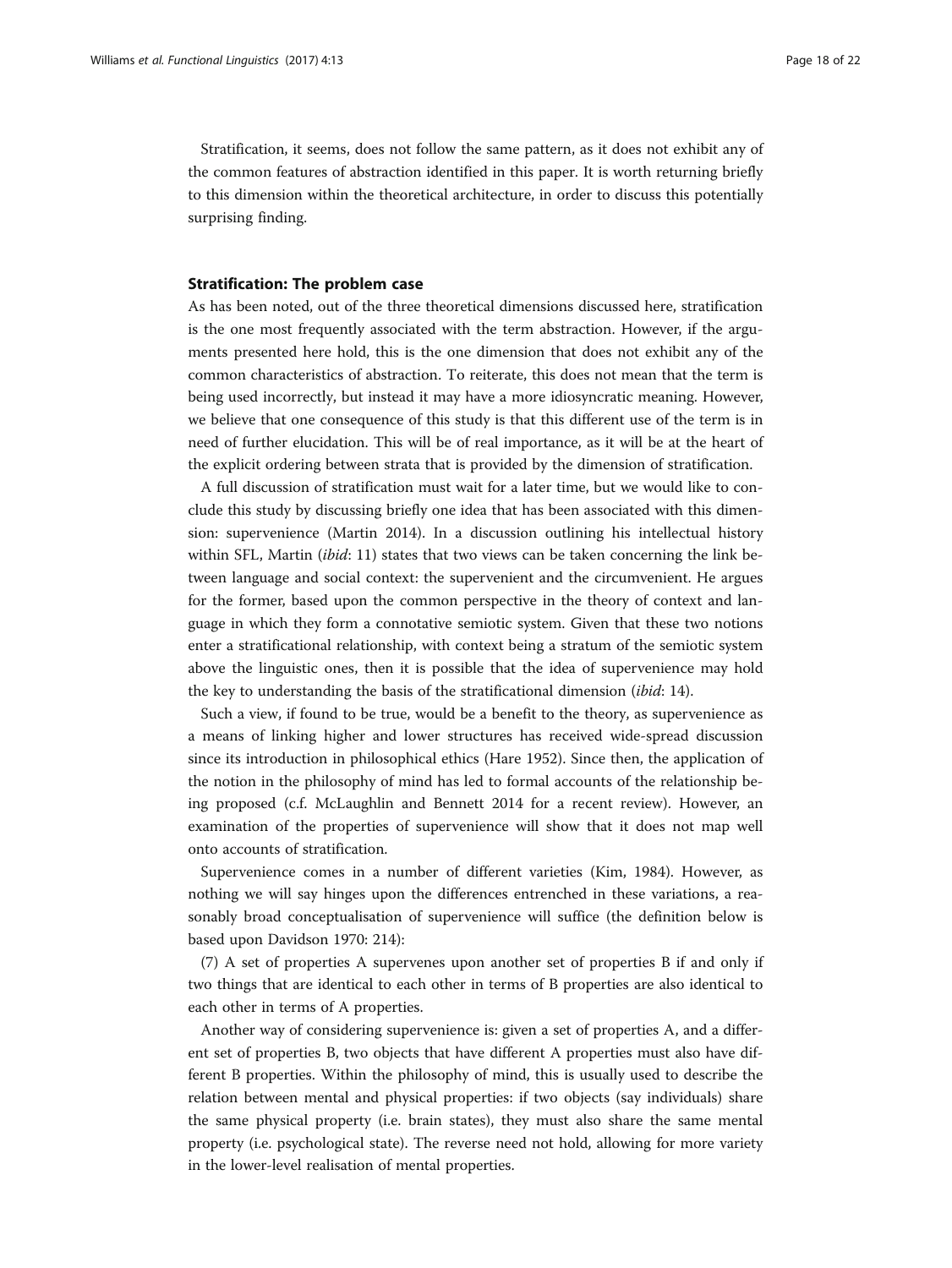Adapting this characterisation into functional linguistics, if the inter-stratal relation can be described in terms of supervenience, then we should see similar dependencies between higher and lower level properties of a text. If we take, for instance, the lexicogrammatical-semantics interface (since this is arguably the most studied case, c.f. Taviniers 2011), then we can consider set A to be the set of higher level semantic properties and set B to be the set of lower level lexicogrammatical properties. If these two sets of properties are linked by a supervenience relation, then, given (7), the prediction would be that any two texts which share the same set of lexico-grammatical properties, must share the same semantic property. A cursory glance at the nature of inter-stratal relations gives us reason to doubt that this is the case. Such doubt comes from the idea of congruent and metaphorical realisations. When considered, for instance, with reference to semantics and lexicogrammar, a metaphorical realisation refers to a realisation of a semantic feature by atypical means (c.f. Halliday [1985](#page-20-0) for the original proposal, and Ravelli [1985](#page-21-0) [1999] Taverniers 2003; Devrim [2015](#page-20-0) for discussions). In broad strokes, if one accepts that there exist typical and atypical realisations of semantic properties in the lexicogrammar, then it must be the case that it is possible for two texts to be different in their lower-level (lexico-grammatical) properties, but identical in their semantics. This is the situation that supervenience explicitly rules out.

Of course, it could be possible that Martin simply takes the supervenient view to mean that context should be considered as another stratum in line with the language internal ones, without intending supervenience to make reference to the proposals put forward in the philosophical literature. In this case, however, his proposal leaves the ultimate question under discussion in this section unanswered, until a more specific proposal is provided. Additionally, the brief discussion above cannot rule out that some features that are linked by stratification cannot be described in terms of a supervenience relation. For instance, it is possible that context and language are, but the interlanguage strata are not, which one might read Martin as suggesting (although our reading is that he intends this relationship to hold between all strata). In that case we at best have only a partial description of the relation, and at worst have reason to doubt that stratification operates over a unified scale of abstraction. This would have widespread theoretical consequences for the place of context in the model.

Supervenience, then, does not seem to be able to survive as a candidate for the underlying principle for the ordering of linguistic and contextual strata.

## Conclusions and future research

Theoretical terms are important in any discipline, and their usefulness is undoubtedly ubiquitous in academic practice. However, their continuing use is dependent upon a close understanding of their meanings. In this paper, we have attempted to undertake such a task by examining the nature of delicacy, instantiation and stratification within Systemic Functional Linguistics by interrogating the notion of abstraction in each case. Our main conclusion is that although the term abstraction has been evoked in relation to all of them, what is meant by this term differs in each case. With respect to delicacy and instantiation, these meanings map on well to common properties identified by authors who have discussed the issue in other academic disciplines. In the case of stratification, however, there seems to be something else at work. The precise nature of stratification, and the question of what factors determine what it means for a given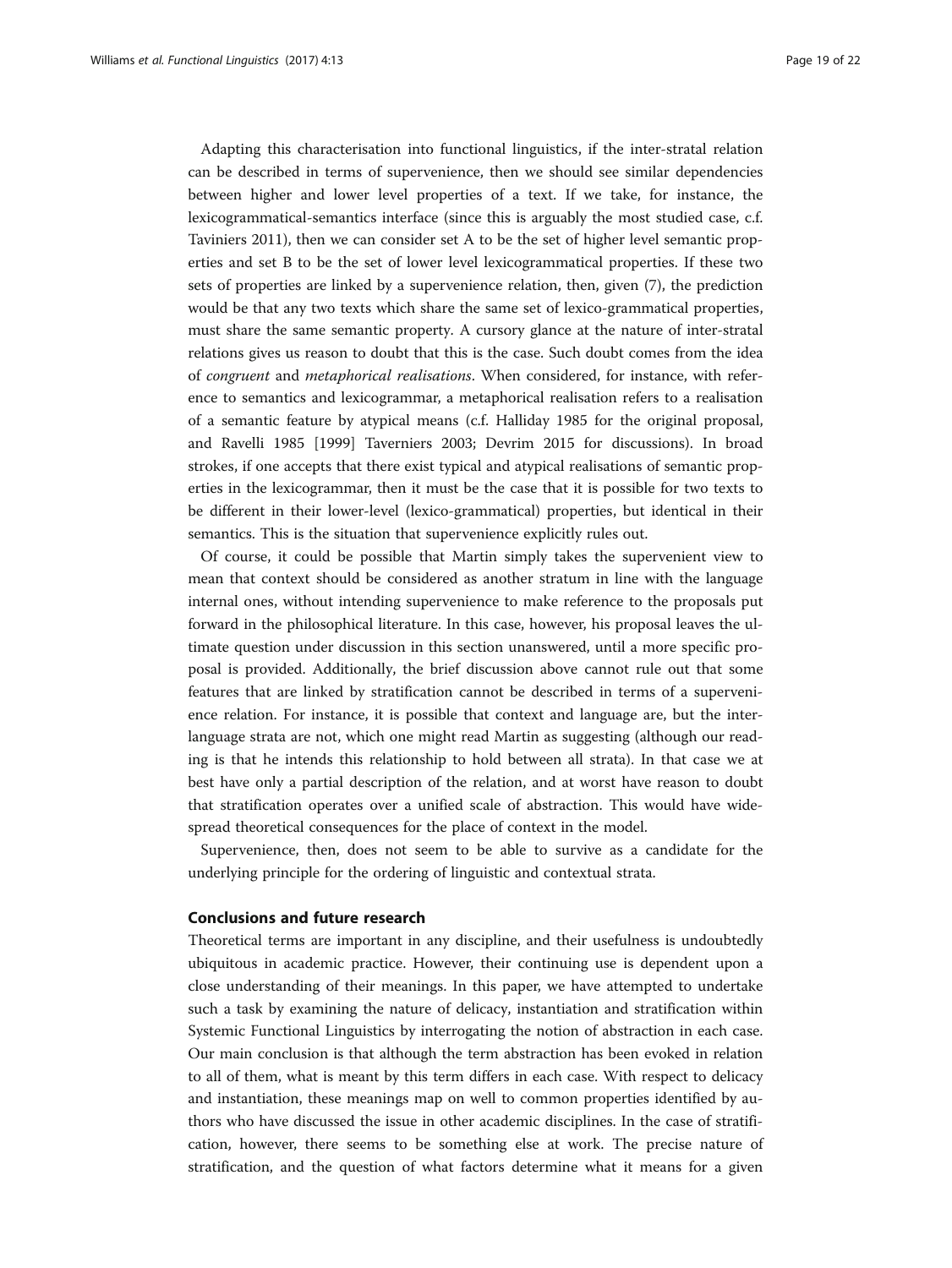stratum to be at a 'higher' or 'lower' level to another is one we will have to leave for later work. An acceptable answer, however, is of fundamental importance to the field. However, we hope that in this work we have shown the use that can come out of interrogating the theory itself, and that those using the SFL framework in their work will find use in the proposals made concerning the practices that are bound up in these theoretical terms.

## Endnotes

<sup>1</sup>The principle of *certus paribus* is usually translated as *all other things being equal*.

 $2$ At least with respect to this system network. There will undoubtedly be differences in other parts of the grammar. This fact does not affect the argument put forward here. All that needs to be accepted is that the sentences grouped together in (2) and (3) are described identically in this respect.

 $3$ How best to describe the feature this level of delicacy attributes to these sentences need not concern us too much, as long as the same feature is being applied to both sentences.

<sup>4</sup>In some work (e.g. Matthiessen [2007a:](#page-21-0) 535) these intermediate points have been called registers. However, register also carries a different meaning in SFL, functioning at the contextual strata, especially in the work of James Martin and David Rose. The term sub-potential will be used here to avoid confusion.

<sup>5</sup>Martin and Matthiessen also argue that generalization applies to the rank scale, using similar arguments to the ones discussed here. This piece has chosen not to focus upon this dimension, as rank is not generally considered to involve a form of abstraction.

#### Abbreviations

SFL: Systemic Functional Linguistics

#### Acknowledgements

This work was presented at the 42nd International Systemic Functional Congress at RWTH University Aachen in 2015. The authors would like to thank all of those in attendance, especially Tom Bartlett, Lise Fontaine, and Mick O'Donnell for their helpful comments on the arguments presented. Thanks also to Nicola Pitchford, Department of Psychology, University of Nottingham, for comments on an earlier draft of this work.

#### Funding

This research was conducted under the JW's institutional PhD funding from the Department of Engineering, University of Nottingham, UK, and the Faculty of Arts and Social Sciences, University of Nottingham, Malaysia Campus.

#### Availability of data and materials

All data presented here is taken from already published sources. The sources of these are provided in the text when mentioned.

#### Authors' contributions

The concept for this work was developed by JW. Research was undertaken by all of the authors. Manuscript was prepared by JW. All authors were involved in proof-reading manuscript ready for publication. All authors read and approved the final manuscript.

#### Authors' information

This work was undertaken while the first author was a PhD student at the University of Nottingham, and the University of Nottingham, Malaysia Campus. His current contact address is: School of English, Media, and Creative Cultures, Nottingham Trent University, Clifton Lane, Nottingham, NG11 9NS.

#### Ethics approval and consent to participate

Not applicable

#### Consent for publication

Not applicable

### Competing interests

The authors declare that they have no competing interests.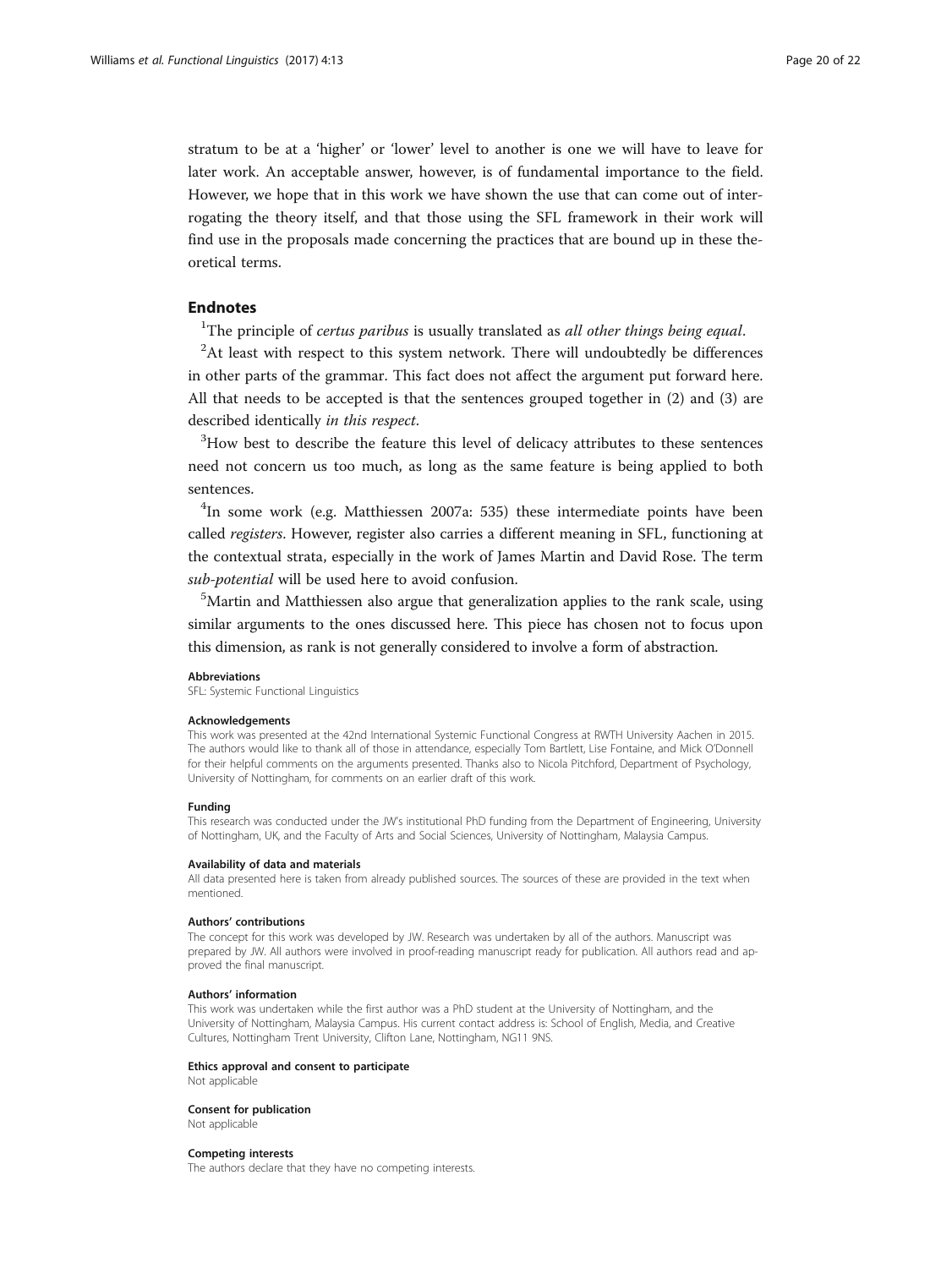## <span id="page-20-0"></span>Publisher's Note

Springer Nature remains neutral with regard to jurisdictional claims in published maps and institutional affiliations.

#### Author details

<sup>1</sup>School of English, University of Nottingham Malaysia Campus, Jalan Broga, 43500 Semenyih Selangor Dahrul Ehsan, Malaysia. <sup>2</sup>School of Electrical and Electronic Engineering, University of Nottingham, University Park, Nottingham NG7 2RD, United Kingdom. <sup>3</sup>School of English, University of Nottingham Ningbo, 199 Taikang E Road, Yinzhou Qu, Ningbo Shi, Zhejiang Sheng 315100, China.

Received: 10 May 2017 Accepted: 7 September 2017 Published online: 19 September 2017

#### References

Bäck, Allen. 2014. Aristotle's Theory of abstraction. Dordecht: Springer.

- Barsalou, Lawrence W. 2003. Abstraction in perceptual symbol systems. Philosophical Transactions of the Royal Society of London, B (Biological Sciences) 358: 1177–1187.
- Barsalou, Lawrence W. 2005. Abstraction as dynamic interpretation in perceptual symbol systems. In Building abstract categories. Carnegie symposium series, ed. L. Gershkopf-Stowe and D. Rakison, 389–431. Majwah, NJ: Erlbaum.
- Cartwright, Nancy. 1983. How the Laws of physics lie. Oxford: Oxford University Press.
- Cartwright, Nancy. 1989. Nature's Capacities and their measurement. Oxford: Oxford University Press.
- Chomsky, Noam. 1959. A review of B.F. Skinner's Verbal Behaviour Language 35 (1): 26–58.
- Chomsky, Noam. 1995. The minimalist program. Cambridge, MA: MIT Press.
- Cleary, John J. 1985. On the terminology of 'abstraction' in Aristotle. Phronesis 30 (1): 13–45.
- Coniglione, Francesco. 2004. Between abstraction and idealization: Scientific practice and philosophical awareness. Poznań Studies in the Philosophy of the Sciences and the Humanities 82: 59–110.
- Devrim, Devo Y. 2015. Grammatical metaphor: What do we mean? What exactly are we studying? Functional Linguistics 2 (3). [https://doi.org/10.1186/s40554-015-0016-7.](http://dx.doi.org/10.1186/s40554-015-0016-7)
- Ferrari, Pier Luigi. 2003. Abstraction in mathematics. Philosophical Transactions of the Royal Society 358: 1225–1316. Frege, Gottlob. 1884. Die Grundlage der Arithmetik. Translated by J.L. Austin as the foundations of arithmetic. Oxford, Blackwell, 1959.
- Godfrey-Smith, Peter. 2009. Abstractions, idealizations and evolutionary biology. In Mapping the future of biology: Evolving concepts and theories, ed. A. Baraberousse, M. Morange, and T. Pradeu, 46–56. Dordecht: Springer Publishing.
- Halliday, M.A.K. 1961. Categories of the theory of grammar. Word 17 (3): 241–292.
- Halliday, M.A.K. 1981 [2005]. Text semantics and clause grammar: How is a text like a clause? Reprinted in: The collected works of M.A.K. Halliday, Vol 1: On grammar, ed. Jonathan J. Webster, 219-261. London, continuum.
- Halliday, M.A.K. 1985. Systemic background. In Systemic perspectives on discourse, volume 1. Selected theoretical papers from the 9<sup>th</sup> international systemic workshop, ed. James D. Benson and William S. Greves, 1–15. Norwood, NJ: Ablex.
- Halliday, M.A.K 1992a. [2005]. Systemic Grammar and the Concept of a "Science of Language". Waiguoyu (Journal of Foreign Languages) 2: 1–9. Reprinted in: The Collected Works of M.A.K. Halliday, Vol 3: On Language and Linguistics, ed. Jonathan J. Webster, 2005, 199–212. London: Continuum.
- Halliday, M.A.K. 1992b. How do you mean? In Systemic linguistics: Recent theory and practice, ed. Martin Davies and Louise Ravelli, 20–35. London: Pinter.
- Halliday, M.A.K. 2002. Computing meanings: Some reflections on past experience and present prospects. In Discourse and language functions, ed. Guowen Huang and Zongyan Wang, 3–25. Shanghai: Foreign Language Teaching and Research Press.
- Halliday, M.A.K. 2009. Methods-Techniques-Problems. In Continuum companion to systemic functional linguistics, ed. M.A. K. Halliday and Jonathan J. Webster, 59–86. London/New York, NY: Continuum.
- Halliday, M.A.K., and William Greaves. 2008. Intonation in the grammar of English. London: Equinox.
- Halliday, M.A.K., and Ruqaiya Hasan. 1976. Cohesion in English. London: Longman.

Halliday, M.A.K., and Christian M.I.M. Matthiessen. 1999. Construing experience through meaning: A language-based approach to cognition. London/New York: Continuum.

Halliday, M.A.K., and Christian M.I.M. Matthiessen. 2014. Halliday's Introduction to functional grammar. 4th ed. Abingdon: Routledge. Hare, R.M. 1952. The language of morals. Oxford: Oxford University Press.

- Hasan, Ruqaiya. 1987. The grammarian's dream: Lexis as most delicate grammar. In New developments in systemic
- linguistics. Vol 1, theory and description, ed. M.A.K. Halliday and Robin Fawcett, 184–211. London/New York: Pinter. Hasan, Ruqaiya. 1995. The conception of context in text. In Discourse in society: Systemic functional perspectives, ed. P. Fries and M. Gregory, 183–283. Norwood, NJ: Ablex.
- Hasan, Ruqaiya. 2013. Choice, system, realisation: Describing language as meaning potential. In Systemic functional linguistics: Exploring choice, ed. Lise Fontaine, Tom Bartlett, and Gerard O'Grady, 269–299. Cambridge: Cambridge University Press.
- Jones, Martin R. 2005. Idealization and abstraction: A framework. In Idealization XII: Correcting the model: Idealization and abstraction in the sciences (Poznań studies in the philosophy of the sciences and humanities, 86), ed. Martin R. Jones and Nancy Cartwright, 173–217. Amsterdam/New York: Rodopi.
- Kim, Jaegwon. 1984. Concepts of Supervenience. Philosophy and Phenomenological Research 45: 153–176. Lewis, David. 1986. On the plurality of worlds. Oxford: Basil Blackwell.
- Martin, James R. 1992. English text: System and structure. Amsterdam/Philadelphia, PA: John Benjamins.
- Martin, James R. 2009. Realization, instantiation and individualization: Some thoughts on identity in youth justice conferencing. DELTA 25: 549–583.
- Martin, James R. 2014. Evolving systemic functional linguistics: Beyond the clause. Functional Linguistics 1 (3). [https://doi.](http://dx.doi.org/10.1186/2196-419X-1-3) [org/10.1186/2196-419X-1-3.](http://dx.doi.org/10.1186/2196-419X-1-3)